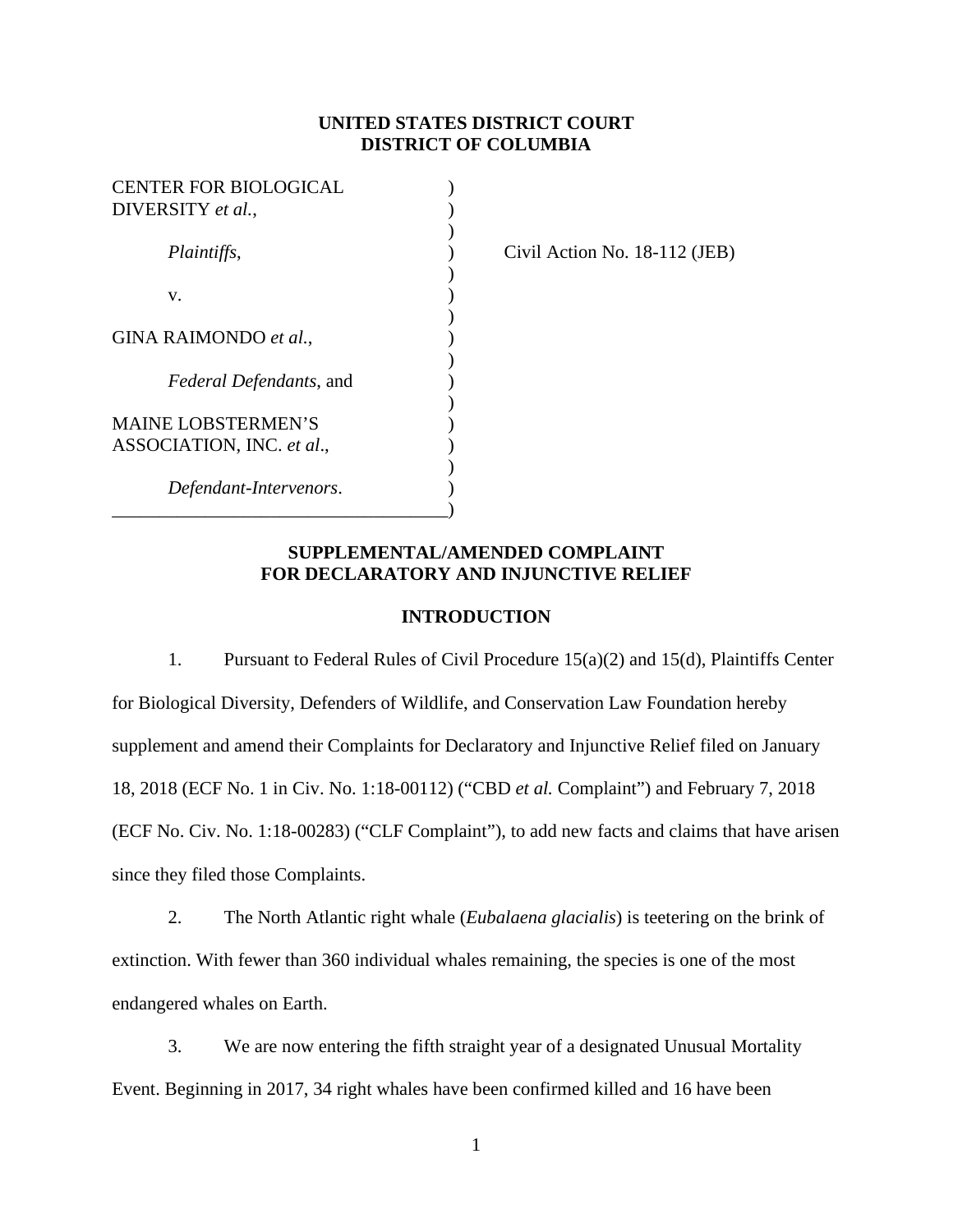documented as serious (i.e., likely lethal) injuries to date. Seventeen (17) of these deaths and 14 of the serious injuries have occurred since Plaintiffs first filed suit in January 2018. Entanglements were responsible for the majority of the mortalities and serious injuries in which the cause has been identified.

4. As shocking as these numbers are, they tell only a small portion of the story. Scientists recently determined that, from 2010 to 2017, only 29 percent of right whale mortalities were observed and that unobserved deaths from entanglements significantly outnumber deaths from any other cause.

5. The National Marine Fisheries Service (NMFS) now believes that, on average, 7.57 right whales are killed or seriously injured by entanglements in trap/pot gear in both federal and state waters each year. And additional new information demonstrates the devastating toll that sublethal entanglements are having on the population. Entanglements in commercial fishing gear, and in particular the American lobster/Jonah crab trap/pot fishery, are not just impeding the right whale's recovery but actively driving it toward extinction.

6. On May 27, 2021, NMFS issued a final biological opinion on the American lobster fishery and nine other fisheries (2021 BiOp). That opinion determines that, even after a new rule amending the Atlantic Large Whale Take Reduction Plan (Plan) goes into effect on the water, the lobster fishery will on average continue to entangle 9.15 percent of the surviving population and kill or seriously injure more than three right whales each year. The 2021 BiOp also acknowledges the serious impacts of sublethal entanglements on individual health and reproductive rates. Nevertheless, it concludes that operation of the fishery will not jeopardize the right whale's continued existence.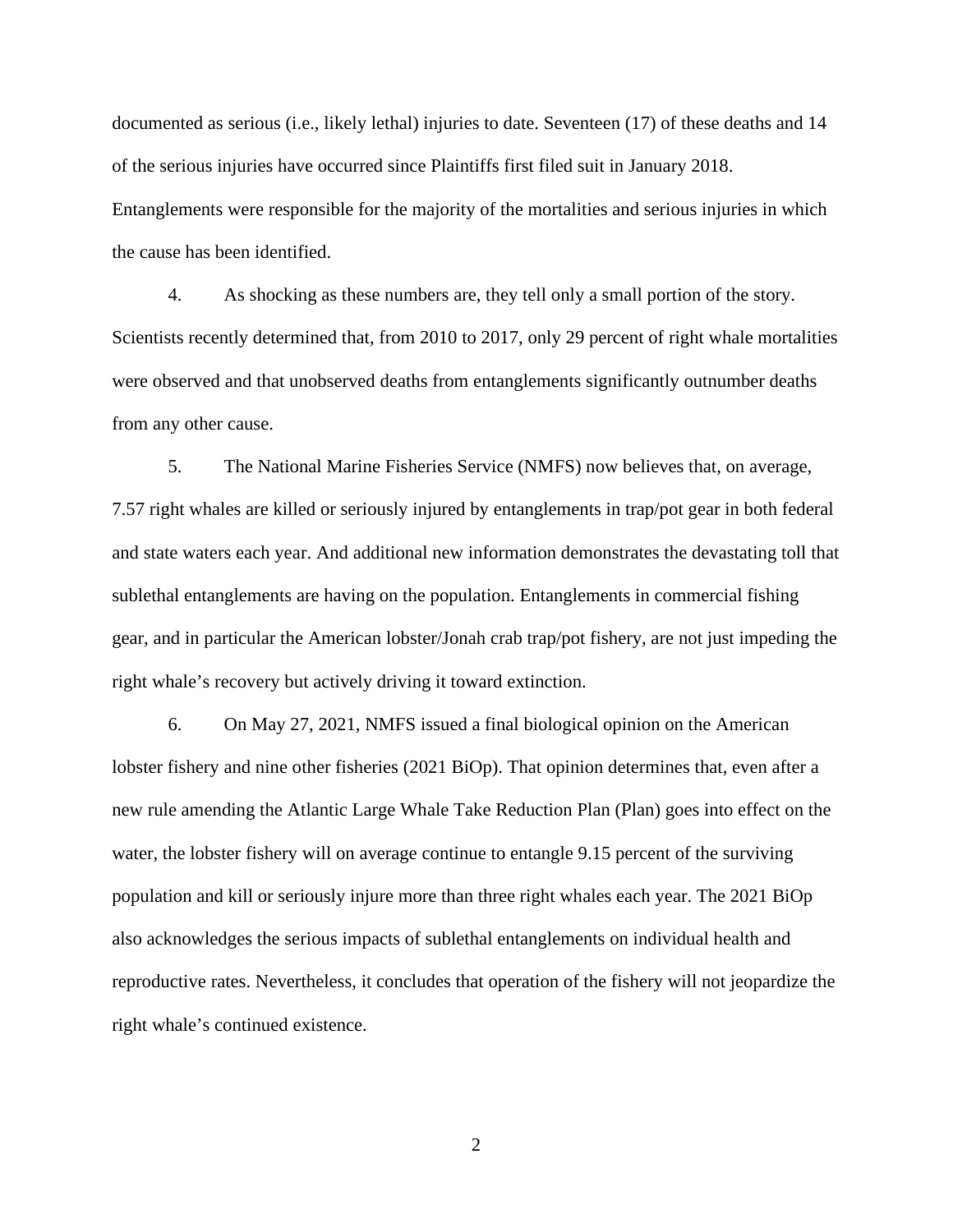7. The 2021 BiOp violates the Endangered Species Act (ESA) and the Administrative Procedure Act (APA) in serious and substantive ways. Like the 2014 Biological Opinion (2014 BiOp) already held unlawful and set aside by this Court, the 2021 BiOp lacks a valid incidental take statement (ITS) for the lethal take of endangered North Atlantic right whales because NMFS has not first authorized that take under the Marine Mammal Protection Act (MMPA).

8. In addition, the 2021 BiOp violates the ESA and APA in other serious and substantive ways. For example, it unlawfully authorizes non-lethal take of right whales in the absence of the legally required incidental take authorization under the MMPA. It unlawfully narrows the geographic scope of the agency action under review, excluding the effects of the Plan in state waters. And it unlawfully expands the temporal scope of the agency action to include future rulemakings.

9. On August 30, 2021, NMFS issued a final rule under the MMPA titled "Taking of Marine Mammals Incidental to Commercial Fishing Operations; Atlantic Large Whale Take Reduction Plan Regulations; Atlantic Coastal Fisheries Cooperative Management Act Provisions; American Lobster Fishery" ("Final Rule"). The Final Rule will amend the Plan to include new measures purporting to reduce right whale mortality and serious injury in the lobster fishery by approximately 60 percent below current levels.

10. The Final Rule violates the MMPA and APA in serious and substantive ways, including by failing to adopt measures sufficient to reduce right whale death and serious injury from the lobster fishery to below the species' potential biological removal level (PBR). Indeed, NMFS acknowledges that, even after the Final Rule is fully implemented on the water, the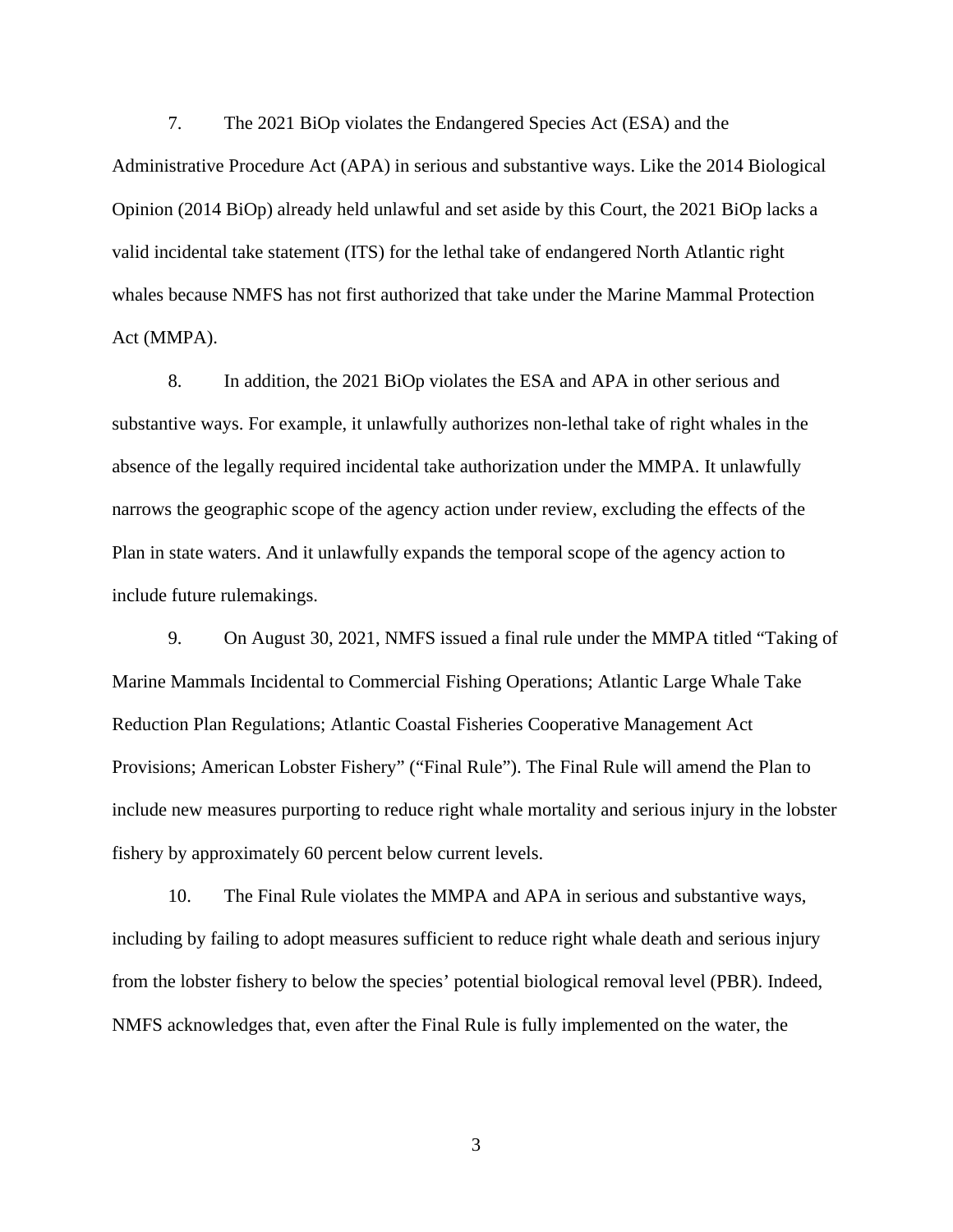lobster fishery will continue to kill or seriously injure right whales at an annual rate of *four times* the species' current PBR.

11. Moreover, NMFS has failed, and is failing, to comply with its mandatory duties under the MMPA to reduce right whale mortality and serious injury in commercial fisheries to below PBR and to insignificant levels approaching a zero mortality and serious injury rate (the "zero mortality rate goal," or ZMRG). The MMPA's plain language required NMFS to reduce right whale mortality and serious injury within 6 months and to insignificant levels approaching ZMRG within five years of the 1997 Plan's implementation.

12. But since 1997 and for nearly twenty-five years thereafter, NMFS has failed to implement measures to consistently reduce annual right whale mortality and serious injury to below PBR, let alone to ZMRG. Now NMFS has once again issued a Final Rule that it admits will not achieve PBR. Instead, it developed a ten-year "Framework," a series of future rulemakings that it hopes will achieve PBR sometime after 2030.

13. Plaintiffs file their first supplemental/amended complaint to add new facts and new claims challenging the 2021 BiOp as unlawful under the ESA and APA, challenging the Final Rule as unlawful under the MMPA and APA, and challenging NMFS's ongoing failure to comply with its mandatory duty to reduce right whale serious injury and mortality to below statutorily-established levels as agency action unlawfully withheld or unreasonably delayed under the APA. NMFS's recent actions have not mooted Plaintiffs' first, third, and fourth claims for relief in their original Complaints. Accordingly, this supplemental/amended complaint does not supersede Plaintiffs' surviving claims, related allegations, and the requests for relief contained in the CBD *et al.* and CLF Complaints. Plaintiffs seek declaratory, injunctive, and other relief for the claims added herein.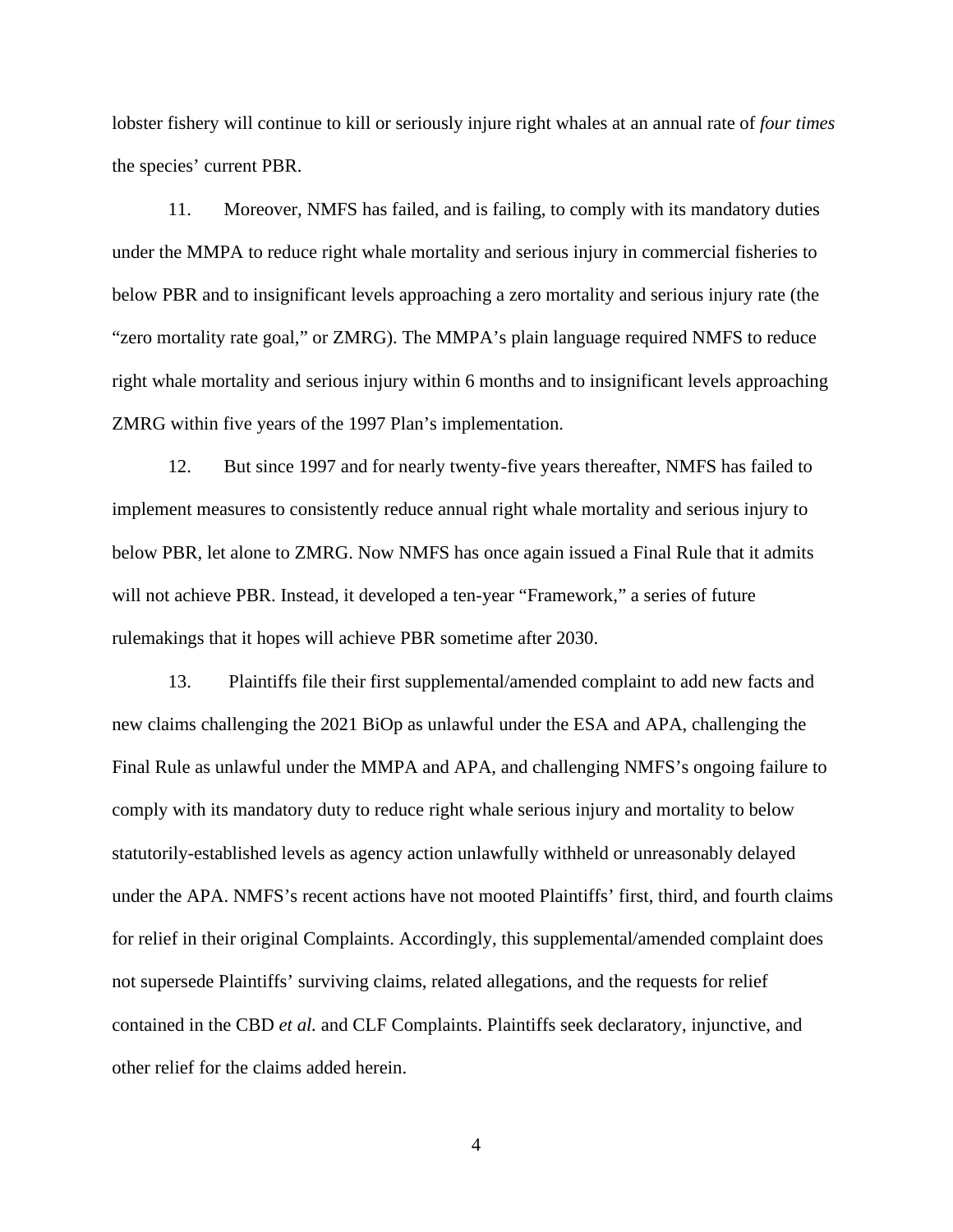### **JURISDICTION AND VENUE**

14. This Court continues to have jurisdiction over Plaintiffs' first supplemental/amended complaint under 28 U.S.C. § 1331 because Plaintiffs' surviving claims and the claims added here present a federal question under the laws of the United States, including the APA. An actual, justiciable controversy continues to exist between Plaintiffs and Defendants. Plaintiffs' supplemental requested relief is proper under 28 U.S.C. §§ 2201–2202 and 5 U.S.C. §§ 701–706. The APA waives Defendants' sovereign immunity. 5 U.S.C. § 702.

15. Venue for Plaintiffs' first supplemental/amended complaint continues to be proper in this district under 28 U.S.C. § 1391(e)(1). Plaintiffs' first supplemental/amended complaint is brought against NMFS, an agency of the United States, the Assistant Administrator for NOAA Fisheries, an officer of the United States acting in her official capacity, and the Secretary of Commerce, an officer of the United States acting in her official capacity. The Department of Commerce, of which NMFS is a component agency, is headquartered in Washington, DC. In addition, Plaintiff Defenders of Wildlife is headquartered in Washington, DC, and Plaintiff Center for Biological Diversity maintains an office in this judicial district.

16. Pursuant to 16 U.S.C.  $\S$  1540(g), Plaintiffs provided the Secretary of Commerce with notice of NMFS's ESA violations on October 2 (CBD *et al.* Plaintiffs) and November 29 (CLF Plaintiff), 2017. NMFS has still not remedied the violations of section 9 of the ESA described in these 60-day notices and alleged in claim 3 of Plaintiffs' original Complaints.

#### **PARTIES**

#### **Plaintiffs**

17. Plaintiff Center for Biological Diversity restates and incorporates by reference the allegations of ¶¶ 13–14 in the CBD *et al.* Complaint.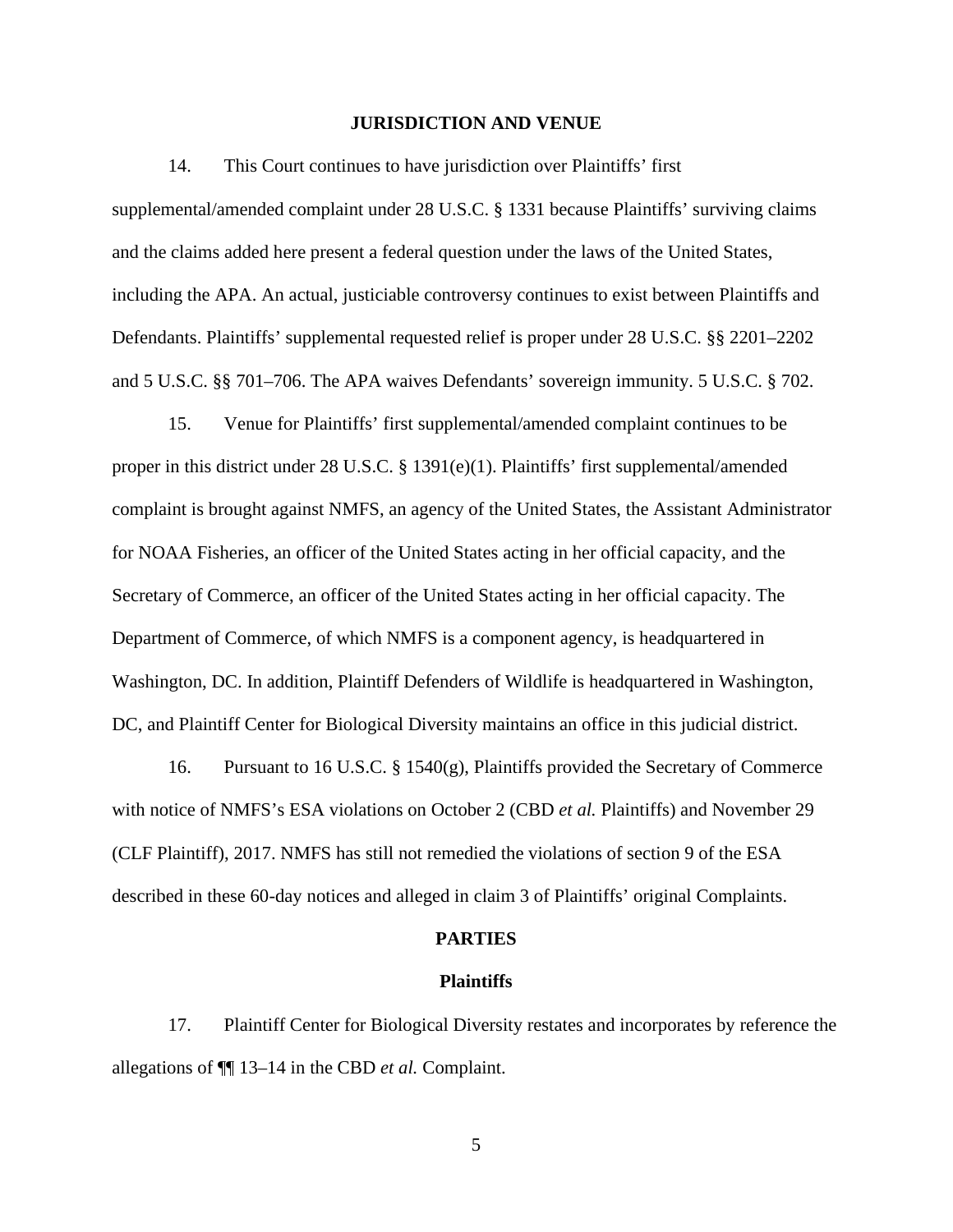18. Plaintiff Conservation Law Foundation restates and incorporates by reference the allegations of ¶¶ 15–25 in the CLF Complaint.

19. Plaintiff Defenders of Wildlife restates and incorporates by reference the allegations of ¶¶ 15–16 in the CBD *et al.* Complaint.

20. Plaintiffs' and their members' interests have been, are, and will be directly, adversely, and irreparably affected by Defendants' violations of law as stated in this supplemental/amended complaint. Plaintiffs' members will continue to be harmed by Defendants' unlawful actions and inactions until and unless this Court provides the supplemental relief prayed for.

21. By joint stipulation filed September 8, 2021, the Humane Society of the United States was dismissed as a plaintiff. ECF No. 165.

### **Defendants**

22. Defendant Gina Raimondo is the Secretary of Commerce and is sued in her official capacity. Secretary Raimondo directs all business of the Department of Commerce and is the official ultimately responsible under federal law for ensuring that the actions and decisions of the Department comply with all applicable laws and regulations, including the ESA, MMPA, and APA.

23. Defendant Janet Coit is the Assistant Administrator for NOAA Fisheries and has responsibility for implementing and fulfilling the agency's duties under the ESA, MMPA, and APA. Ms. Coit is sued in her official capacity.

24. Plaintiffs restate and incorporate by reference the allegations of  $\sqrt{\ }$  22 in the CBD *et al.* Complaint and ¶ 28 in the CLF Complaint.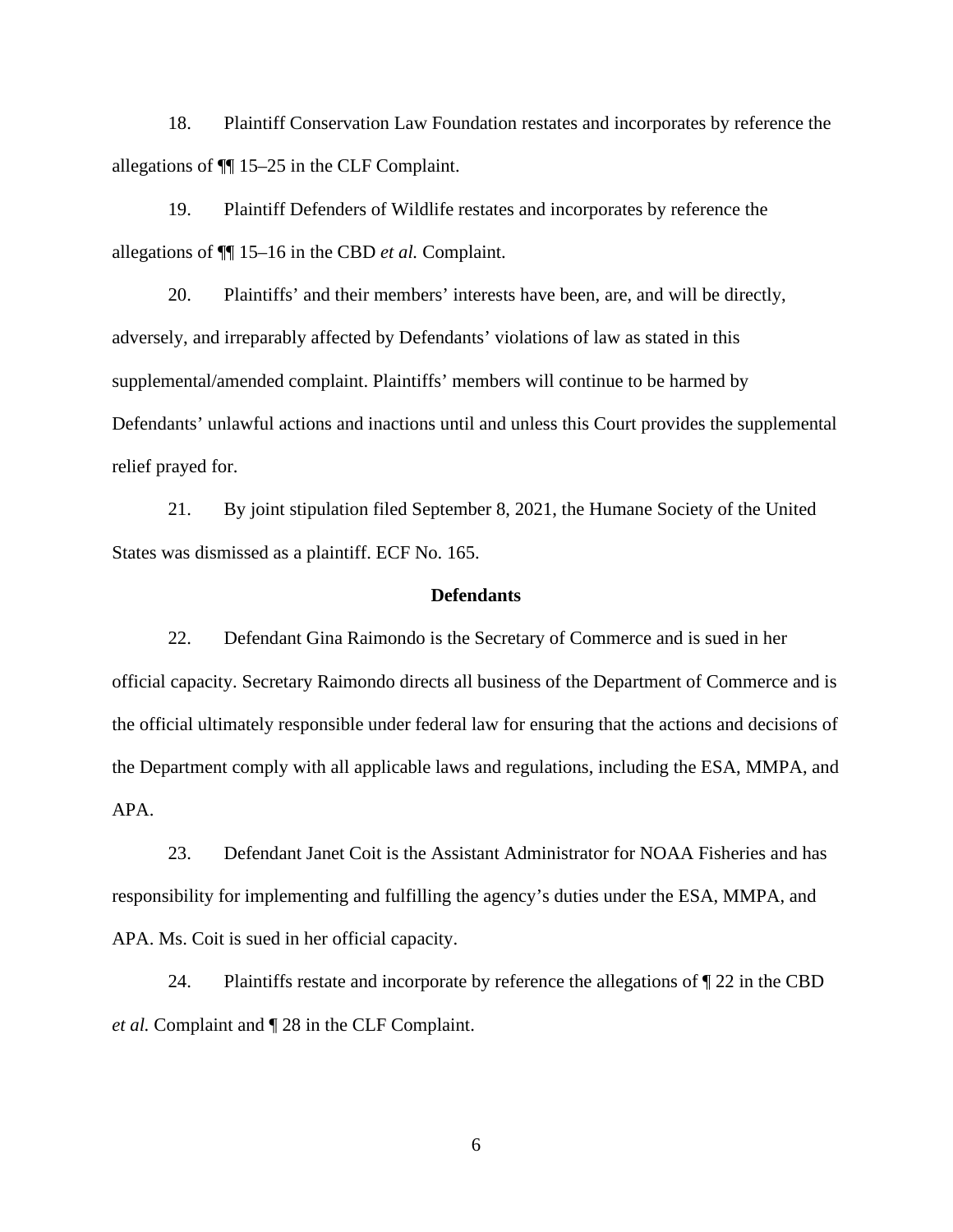### **LEGAL FRAMEWORK**

### **Endangered Species Act**

25. Plaintiffs reallege and incorporate by reference the allegations in ¶¶ 24, 26, 36 of the CBD *et al.* Complaint and the allegations in ¶¶ 30–33, 47–48 of the CLF Complaint regarding the ESA and its implementing regulations.

26. In enacting the ESA, Congress recognized that certain species "have been so depleted in numbers that they are in danger of or threatened with extinction" and that these species are "of esthetic, ecological, educational, historical, recreational, and scientific value to the Nation and its people." 16 U.S.C. § 1531(a)(2), (3). Accordingly, the ESA seeks "to provide a means whereby the ecosystems upon which endangered and threatened species depend may be conserved, [and] to provide a program for the conservation of such . . . species." *Id*. § 1531(b). The ESA's ultimate goal is not only to prevent listed species from going extinct, but also to recover these species to the point where they no longer require the statute's protections.

27. Section  $7(a)(2)$  of the ESA requires federal agencies to "insure that any action" authorized, funded, or carried out by such agency . . . is not likely to jeopardize the continued existence of any" endangered species. *Id*. § 1536(a)(2).

28. To comply with section  $7(a)(2)$ 's substantive mandate, federal agencies must consult with NMFS when their actions "may affect" a listed marine species. *Id*. § 1536(a)(2). NMFS and the action agency must utilize the "best scientific and commercial data available" during the consultation process. *Id*.; 50 C.F.R. § 402.14(d). Where, as here, NMFS is the action agency as well as the expert consulting agency, it must undertake intra-agency consultation. At the completion of consultation, the consulting branch of NMFS issues a biological opinion that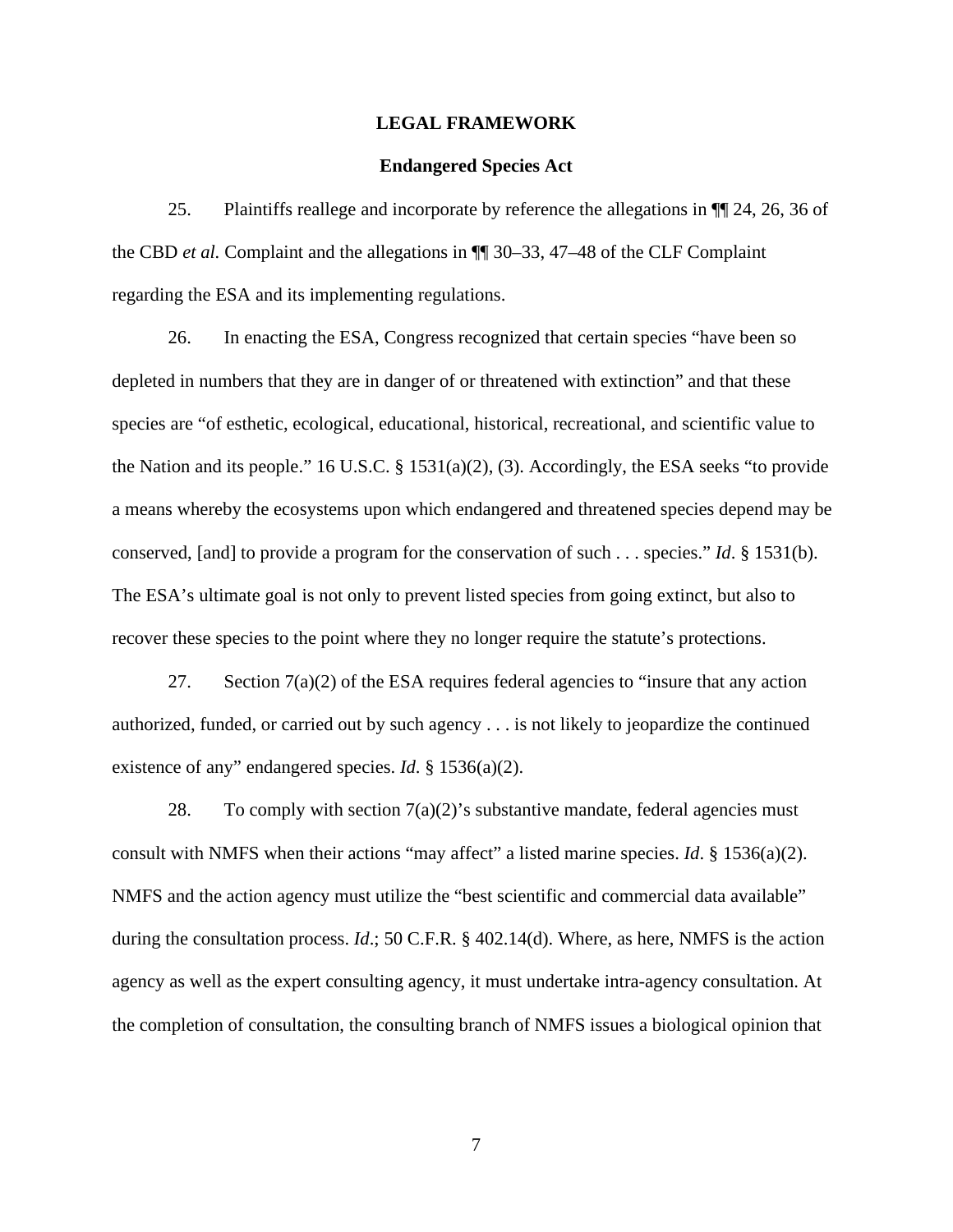describes the expected impact of the agency action on listed species. 16 U.S.C. § 1536(b); 50 C.F.R.  $\S$  402.14(g).

29. For ESA purposes, an "action" is defined by regulation to mean "all activities or programs of any kind authorized, funded, or carried out, in whole or in part, by Federal agencies in the United States or upon the high seas. Examples include, but are not limited to: (a) actions intended to conserve listed species or their habitat; (b) the promulgation of regulations; (c) the granting of licenses  $\dots$  [and] permits  $\dots$ ; or (d) actions directly or indirectly causing modifications to the land, water, or air." 50 C.F.R. § 402.02.

30. The "action area" means "all areas to be affected directly or indirectly by the Federal action and not merely the immediate area involved in the action." *Id.*

31. The biological opinion must include "a summary of the information upon which the opinion is based," "a detailed discussion of the environmental baseline of the listed species and critical habitat," "a detailed discussion of the effects of the action on listed species or critical habitat," and NMFS's opinion on whether the action is likely or not likely to jeopardize the continued existence of the listed species or result in the destruction or adverse modification of critical habitat. 50 C.F.R. § 402.14(h)(1).

32. "Effects of the action" include "all consequences to listed species or critical habitat that are caused by the proposed action, including the consequences of other activities that are caused by the proposed action. A consequence is caused by the proposed action if it would not occur but for the proposed action and it is reasonably certain to occur. Effects of the action may occur later in time and may include consequences occurring outside the immediate area involved in the action." *Id*. § 402.02.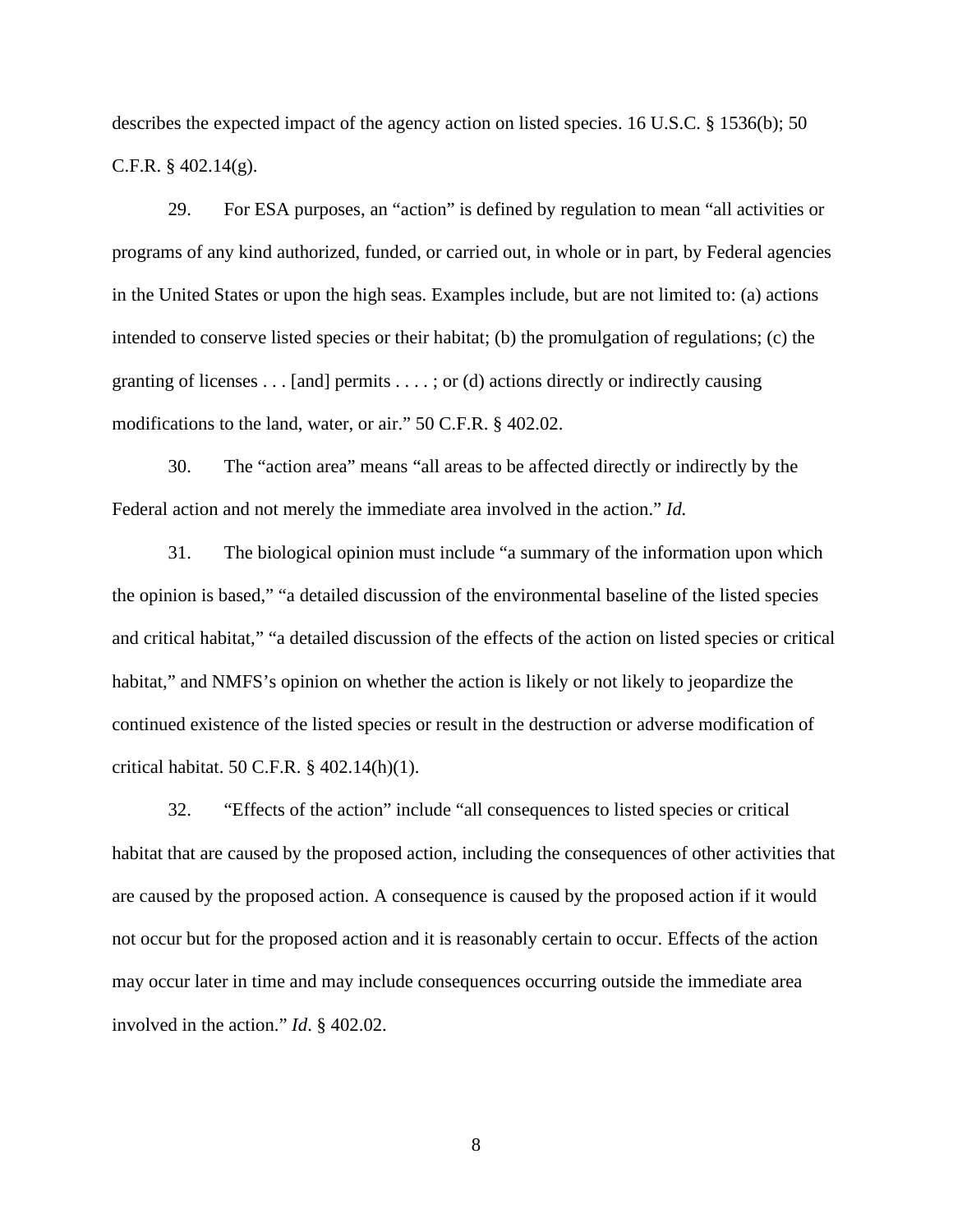33. The "environmental baseline" refers to "the condition of the listed species or its designated critical habitat in the action area, without the consequences to the listed species or designated critical habitat caused by the proposed action." *Id.* The environmental baseline "includes the past and present impacts of all Federal, State, or private actions and other human activities in the action area, the anticipated impacts of all proposed Federal projects in the action area that have already undergone formal or early section 7 consultation, and the impact of State or private actions which are contemporaneous with the consultation in process. The consequences to listed species or designated critical habitat from ongoing agency activities or existing agency facilities that are not within the agency's discretion to modify are part of the environmental baseline." *Id*.

34. Where an action is reasonably likely to take an ESA-listed species, the biological opinion must include an "incidental take statement" specifying the amount or extent of such incidental taking on the species; any "reasonable and prudent measures" that NMFS considers necessary or appropriate to minimize such impact; and the "terms and conditions" that must be complied with by the action agency to implement those measures. 16 U.S.C. § 1536(b)(4); 50 C.F.R. § 402.14(i). Additionally, when the listed species to be incidentally taken is a marine mammal, the take must first be authorized pursuant to section  $101(a)(5)$  of the MMPA, and the incidental take statement must include any additional measures necessary to comply with the MMPA take authorization. *Id.*

35. In formulating its biological opinion, any reasonable and prudent alternatives to jeopardy, and any reasonable and prudent measures to minimize the impacts of incidental take, NMFS must use the best scientific and commercial data available and will give appropriate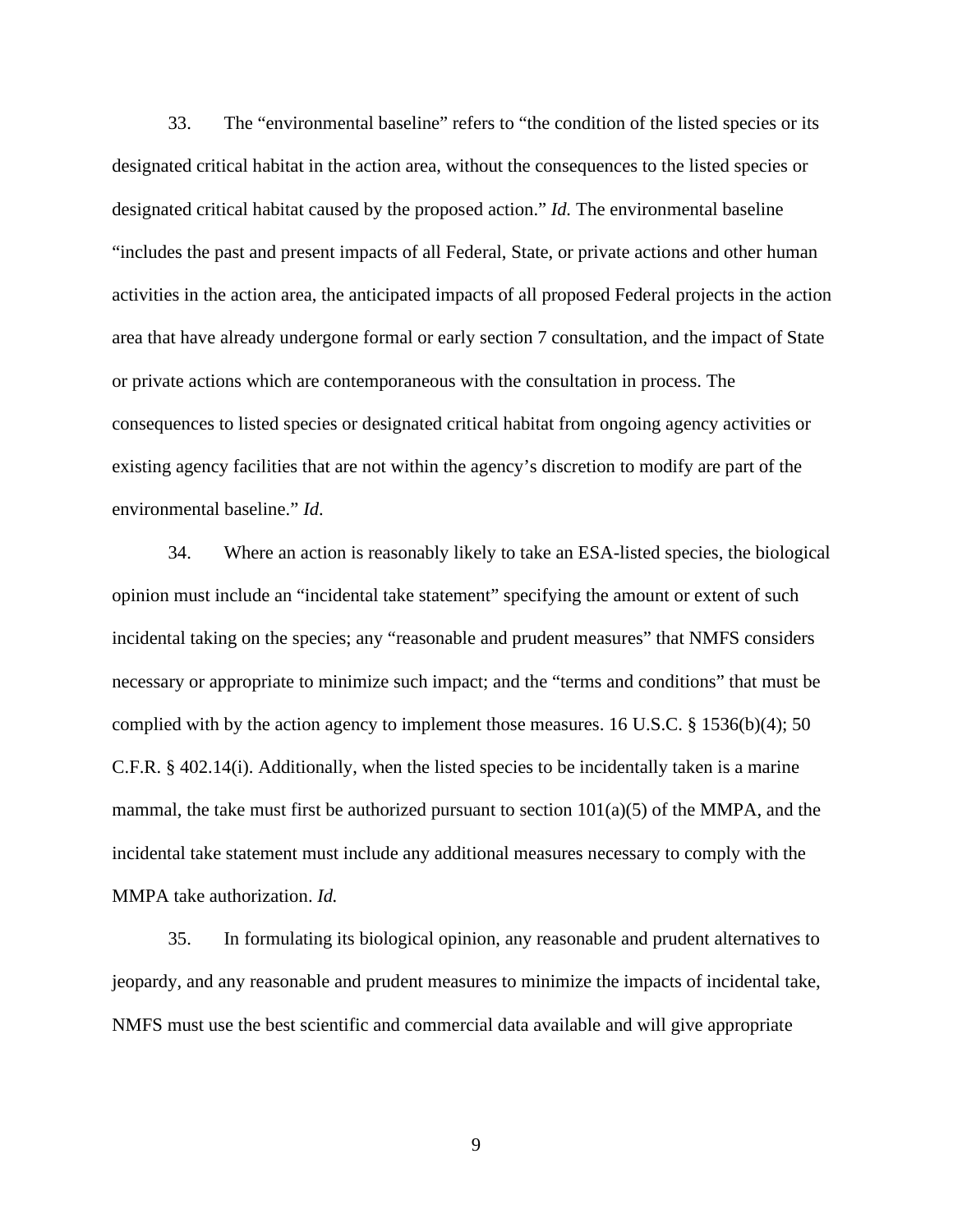consideration to any beneficial actions proposed or taken by the action agency. 50 C.F.R. § 402.14(g)(8).

## **Marine Mammal Protection Act**

36. Recognizing that "certain species and population stocks of marine mammals are, or may be, in danger of extinction or depletion as a result of man's activities," Congress passed the MMPA to ensure that marine mammals are "protected and encouraged to develop to the greatest extent feasible." 16 U.S.C. § 1361(1), (6).

37. The MMPA establishes a general moratorium on the taking of marine mammals. *Id*. § 1371(a). It expressly prohibits the unauthorized take of a marine mammal by any person, *id.*  § 1372(a), and specifically requires NMFS to "prevent the depletion" of marine mammals from incidental take by commercial fisheries. *Id.* § 1387(f)(1).

38. For endangered species such as the right whale, the MMPA requires NMFS to prepare and review at least annually, with notice and comment, a stock assessment report to document the population's abundance and trend, describe the fisheries that interact with the stock, and estimate the level of mortality and serious injury caused by those fisheries each year. *Id.* §§ 1386(a)–(c). Serious injury is defined by regulation as "any injury that will likely result in mortality." 50 C.F.R. § 216.3.

39. Based on the stock assessment, NMFS must estimate the PBR level for each stock. 16 U.S.C. § 1386(a). PBR is defined as "the maximum number of animals, not including natural mortalities, that may be removed from a marine mammal stock while allowing that stock to reach or maintain its optimum sustainable population." *Id.* § 1362(20). PBR is expressed as an annual rate.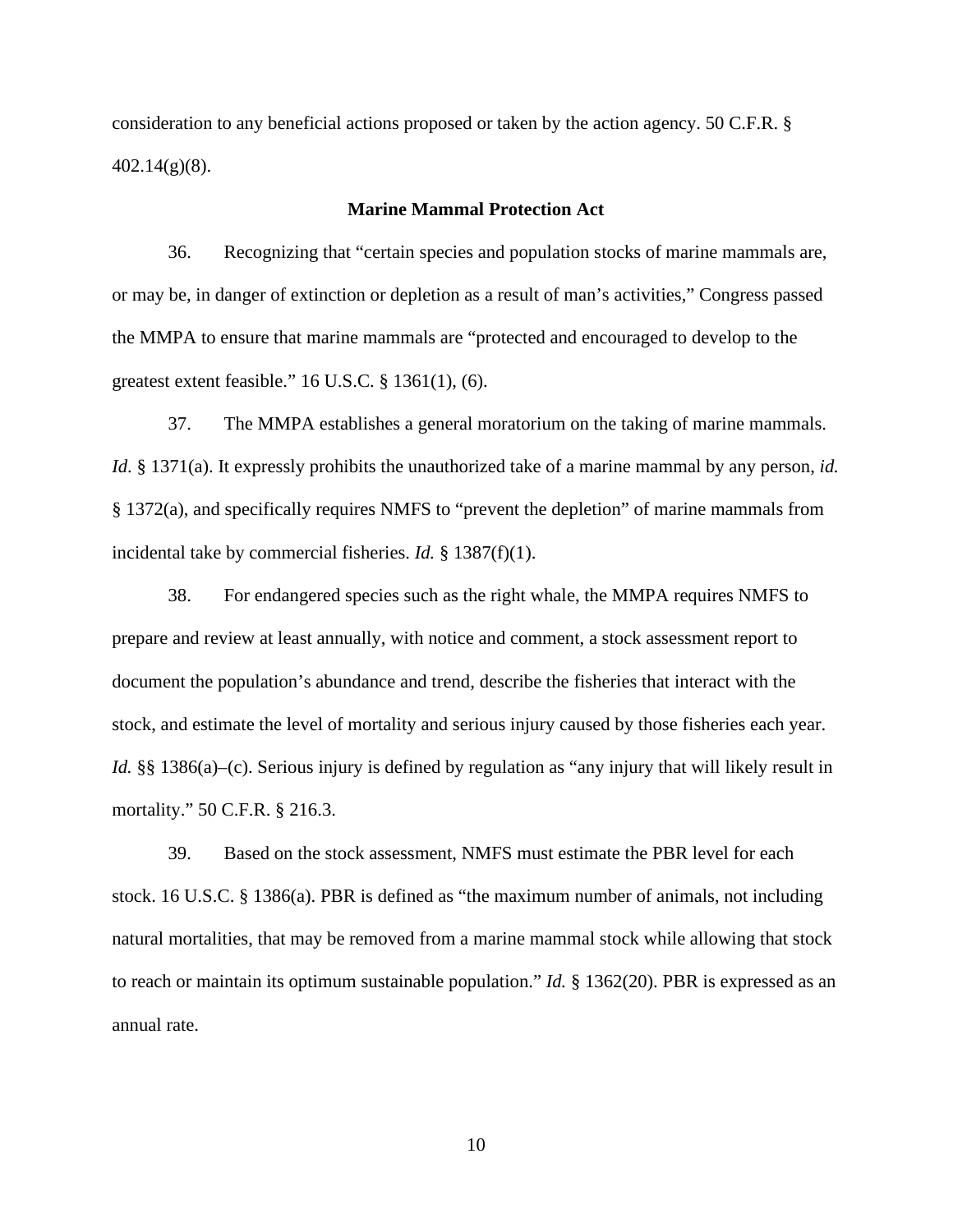40. Optimum sustainable population means "the number of animals which will result in the maximum productivity of the population or the species, keeping in mind the carrying capacity of the habitat and the health of the ecosystem of which they form a constituent element." *Id.* § 1362(9).

41. Sections  $101(a)(5)(E)$  and 118 of the MMPA establish separate but related rulemaking requirements for authorizing any fishery or fishery participant to engage in any commercial fishing that may result in the incidental take of a species such as the right whale protected under both the ESA and MMPA. 16 U.S.C.  $\S$ § 1371(a)(5)(E), 1387(a)(2).

42. Under section 101(a)(5)(E), NMFS can only authorize the incidental take of ESAlisted marine mammals by commercial fishing operations for a three-year period provided it determines, after notice and comment, that three conditions are satisfied: (I) the incidental mortality and serious injury from commercial fisheries will have a "negligible impact" on the species or stock; (II) a recovery plan has been or is being developed under the ESA; and, (III) if required by section 118, a monitoring plan is established, vessels engaging in such fisheries are registered, and a take reduction plan has been or is being developed. *Id*. § 1371(a)(5)(E)(i).

43. A negligible impact is "an impact resulting from the specified activity that cannot be reasonably expected to, and is not reasonably likely to, adversely affect the species or stock through effects on annual rates of recruitment or survival." 50 C.F.R. § 216.103. For the agency to authorize any incidental take under section  $101(a)(5)(E)$ , regardless of whether that incidental take itself results in serious injury or mortality, it must find that the mortality and serious injury by the commercial fishery is having no more than a negligible impact on the species' annual rates of recruitment or survival.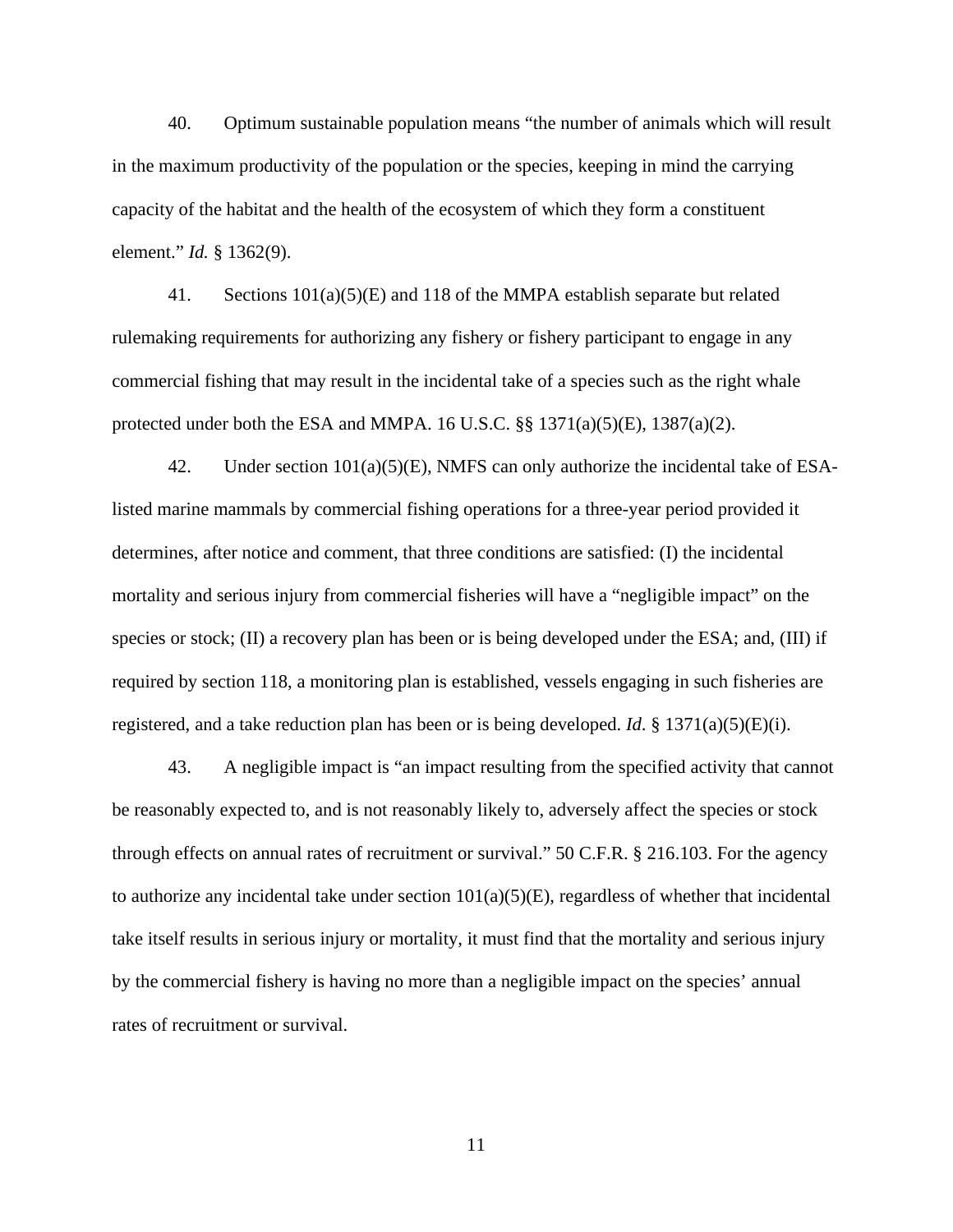44. If NMFS determines that the three requirements of section  $101(a)(5)(E)(i)$  have been met and authorizes the incidental take, it then publishes in the Federal Register a list of the fisheries for which it made the determination and issues permits to the vessels operating in those fisheries. *Id*. § 1371(a)(5)(E)(ii).

45. Section 118(a)(1) establishes that "it shall be the immediate goal of the incidental mortality or serious injury or marine mammals occurring in the course of commercial fishing operations be reduced to insignificant levels approaching a zero mortality and serious injury rate within 7 years after April 30, 1994." *Id.* § 1387(a)(1); *see also id.* at § 1387(b)(1) (establishing ZMRG) ("Commercial fisheries shall reduce incidental mortality and serious injury of marine mammals to insignificant levels approaching a zero mortality and serious injury rate within 7 years after April 30, 1994"). Seven years after April 30, 1994 was April 30, 2001.

46. For the purpose of determining ZMRG, NMFS has defined the "insignificance threshold" to mean the "upper limit of annual incidental mortality and serious injury of marine mammal stocks by commercial fisheries that can be considered insignificant levels approaching a zero mortality and serious injury rate. An insignificance threshold is estimated as 10 percent of [PBR] for a stock of marine mammals." 50 C.F.R. § 229.2.

47. Section 118 requires NMFS to develop a "take reduction plan" for each "strategic stock" of marine mammals, including any ESA-listed species. 16 U.S.C. §§ 1387(f)(2), 1362(19)(c). The right whale is a strategic stock under the MMPA.

48. The "immediate goal" of a take reduction plan for a strategic stock like the right whale "shall be" to reduce commercial fishery-related mortality and serious injury to below PBR within six months of the plan's implementation. *Id*. § 1387(f)(4); *see also id.* § 1387(f)(5)(A) ("For any stock in which incidental mortality and serious injury from commercial fisheries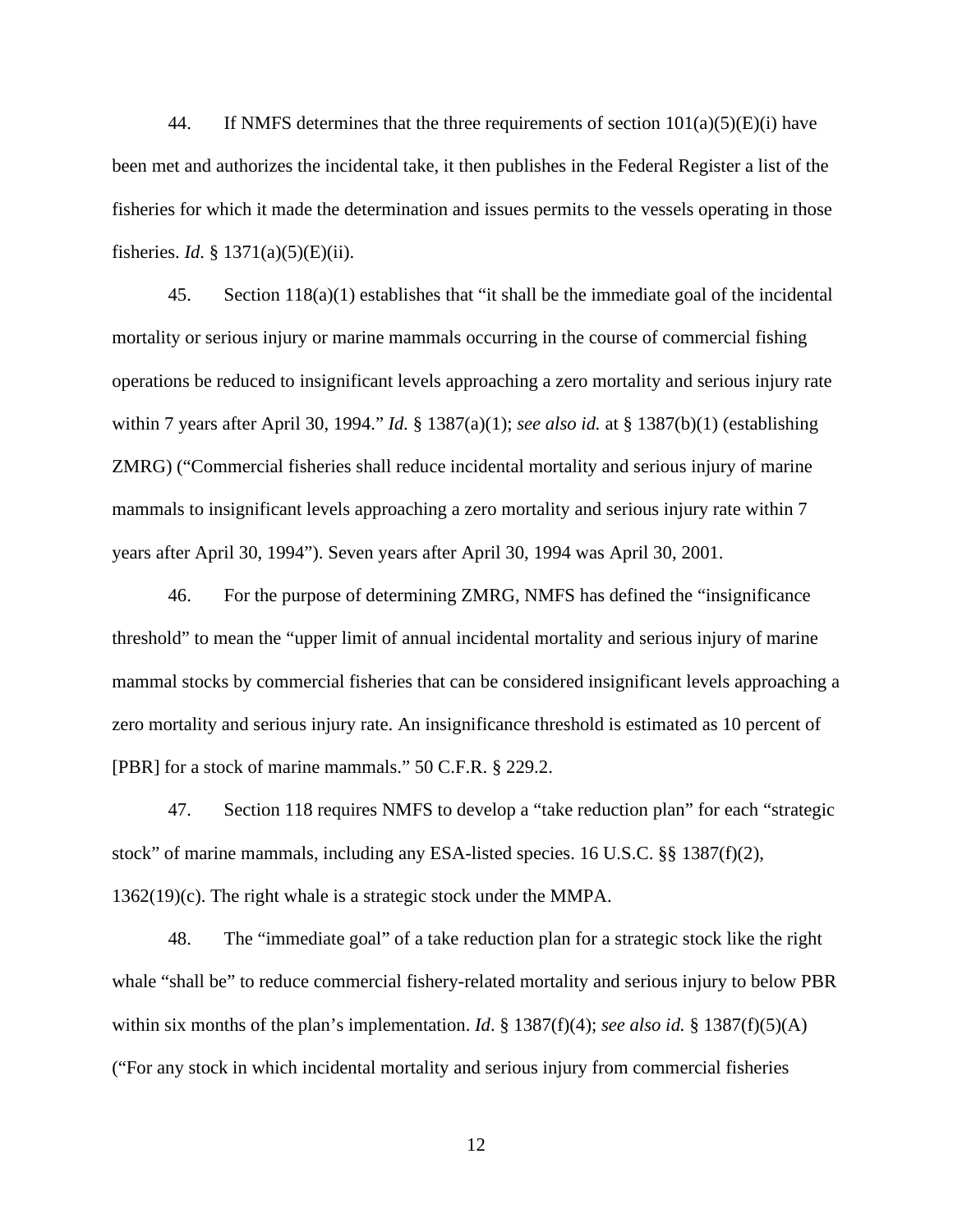exceeds [PBR], the plan shall include measures [NMFS] expects will reduce, within 6 months of the plan's implementation, such mortality and serious injury to a level below [PBR]").

49. The "long-term goal" of the take reduction plan "shall be" to reduce bycatch levels to ZMRG "within 5 years of its implementation[]." *Id*. § 1387(f)(2).

50. In developing measures to achieve ZMRG, NMFS may "tak[e] into account the economics of the fishery, the availability of existing technology, and existing State or regional fishery management plans." *Id*. The MMPA does not have comparable discretionary language for developing measures to achieve PBR.

51. A vessel owner engaged in the fishery must register and receive an authorization from NMFS, called a Marine Mammal Authorization Program (MMAP) authorization certificate. 16 U.S.C. § 1387(c)(2)–(3); 50 C.F.R. § 229.4(a)(1), (b)(1). The MMAP registration system is integrated with state and federal fishery licensing and permitting programs. 67 Fed. Reg. 42,237 (June 21, 2002). Under this program, every year, NMFS issues an MMAP Authorization Certificate to all fishers holding a valid state or federal fishing permit or license that participate in the lobster fishery. *Id*. at 42,238; 84 Fed. Reg. at 22,054. The MMAP authorizes incidental take only of non-endangered and non-threatened marine mammals. *Id*. at 22,053.

52. For strategic stocks such as the right whale, the MMPA directs NMFS to establish take reduction teams to recommend measures that the agency can implement via a take reduction plan to meet the statute's mandate to reduce serious injuries and mortalities*.* 16 U.S.C. § 1387(f)(6). The advisory team consists of scientists, conservationists, state and federal regulators, fishermen, and other representatives as NMFS deems appropriate. *Id.* § 1387(f)(6)(C).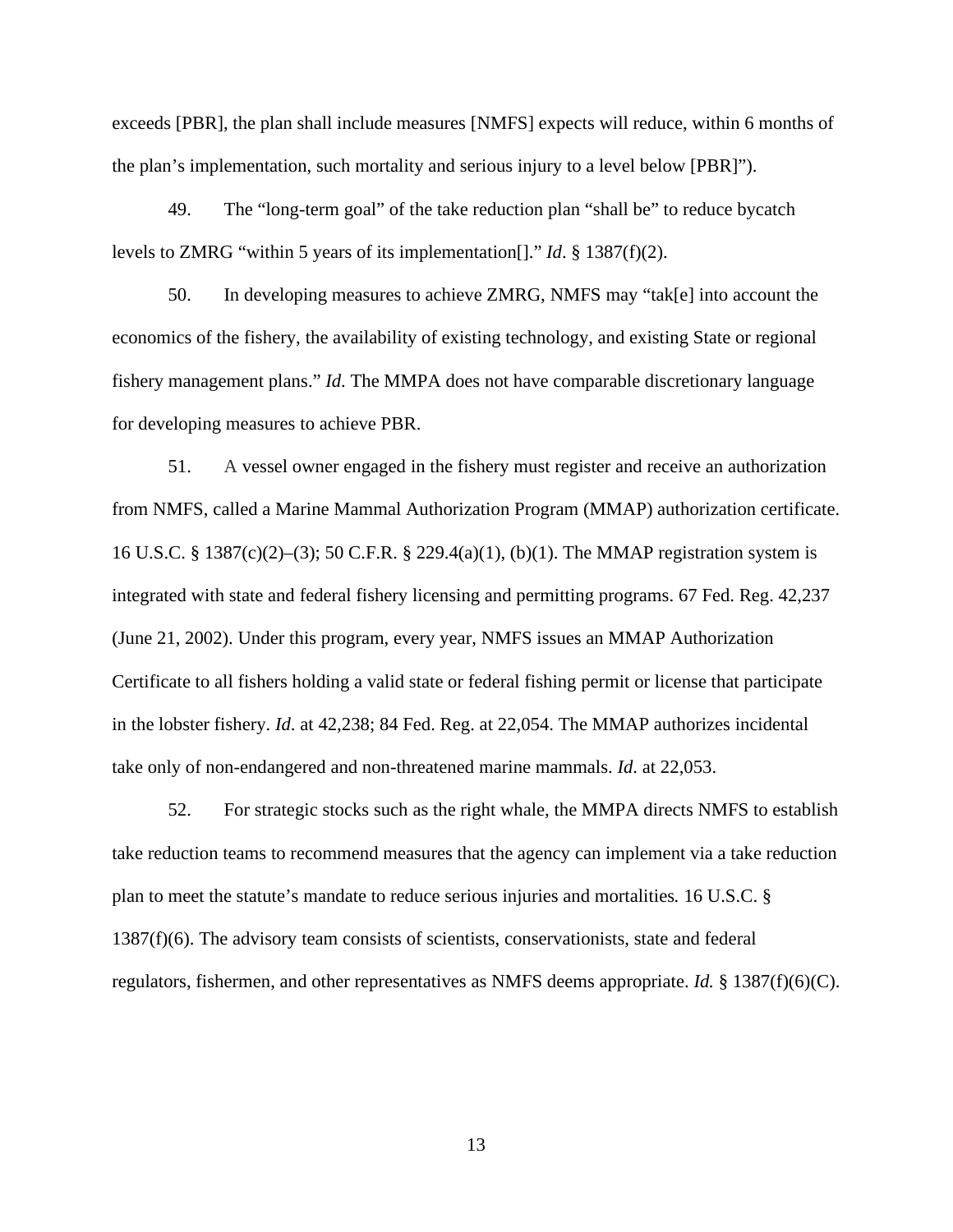53. A team is initially charged with developing a draft take reduction plan by consensus. If consensus cannot be reached, the team must advise NMFS on the options it considered, including both majority and minority views. *Id.* § 1387(f)(7).

54. Take reduction teams are advisory bodies tasked with providing recommendations to NMFS on how to meet the MMPA's mandates of reducing serious injury and mortality to below PBR and eventually to insignificant levels approaching ZMRG. *See id.* § 1387(f)(2). The ultimate duty to comply with the MMPA and other relevant laws such as the ESA in a rulemaking to promulgate or amend a take reduction plan lies with NMFS.

55. In developing a final take reduction plan, NMFS must take the draft plan developed by a team "into consideration," but is not required to implement the recommendations in the final rule. *Id.*  $\S$  1387(f)(7)(B)(i). If the team fails to submit a draft plan, NMFS must publish its own proposed plan and implementing regulations. *Id.* § 1387(f)(7)(B)(ii). Thereafter, NMFS and the team must meet at intervals to monitor the implementation of the final plan until NMFS determines that the plan's objectives have been met. *Id.* § 1387(f)(7)(E).

56. The MMPA specifically authorizes NMFS, in implementing a take reduction plan, to promulgate measures including "establish[ing] fishery-specific limits on incidental mortality and serious injury of marine mammals in commercial fisheries or restrict commercial fisheries by time or area"; "requir[ing] the use of alternative commercial fishing gear or techniques and new technologies"; and "encourag[ing] the development of such gear or technology[.]" *Id.* §  $1387(f)(9)(A)$ , (B).

57. NMFS is under an ongoing obligation to amend a take reduction plan for a strategic stock to ensure the plan meets section 118's mandates to bring incidental mortality and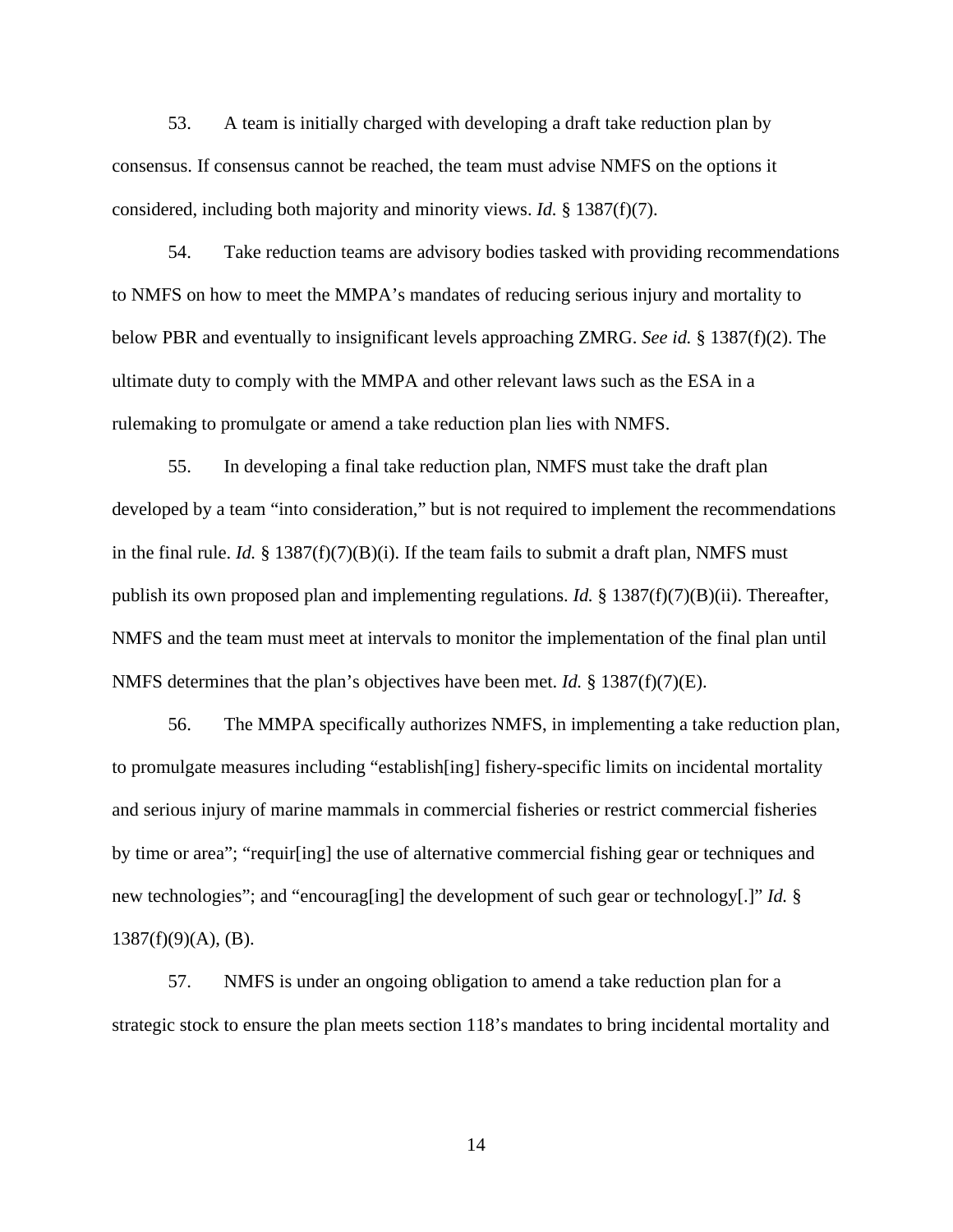serious injuries in commercial fisheries to below PBR and to the ZMRG, "in accordance with the procedures in this section for the issuance of such plans and regulations." *Id.* § 1387(f)(7)(F).

58. Section 118(g) mandates that, "[i]f NMFS finds that the incidental mortality and serious injury of marine mammals from commercial fisheries is having, or is likely to have, an immediate and significant adverse impact" on a strategic species for which a take reduction plan is in place, NMFS must "prescribe emergency regulations that, consistent with such plan to the maximum extent practicable, reduce incidental mortality and serious injury in that fishery;" and "approve and implement, on an expedited basis, any amendments to such plan that are recommended by the take reduction team to address such adverse impact." *Id.* § 1387(g)(1).

59. If, during the course of the commercial fishing season, NMFS determines that the level of incidental serious injury and mortality it authorized has resulted or is likely to result in an impact that is more than negligible on the listed species or stock, NMFS "shall use the emergency authority granted under [section 118] to protect such species or stock, and may modify any permit granted . . . as necessary." *Id*. § 1371(a)(5)(E)(iii). In addition, NMFS can suspend or revoke a permit if it determines the permittee is not in compliance with the conditions or limitations of its permit. *Id*. § 1371(a)(5)(E)(iv).

60. Section 118 of the MMPA does not distinguish between federal and state commercial fisheries. The MMPA's legal authority to regulate commercial fisheries for the purpose of achieving the statute's general conservation goals and the specific mandates of section 118 with respect to reducing incidental mortality and serious injury of marine mammals to below PBR and to insignificant levels approaching ZMRG applies without regard to whether commercial fisheries operate in federal waters, state waters, or both.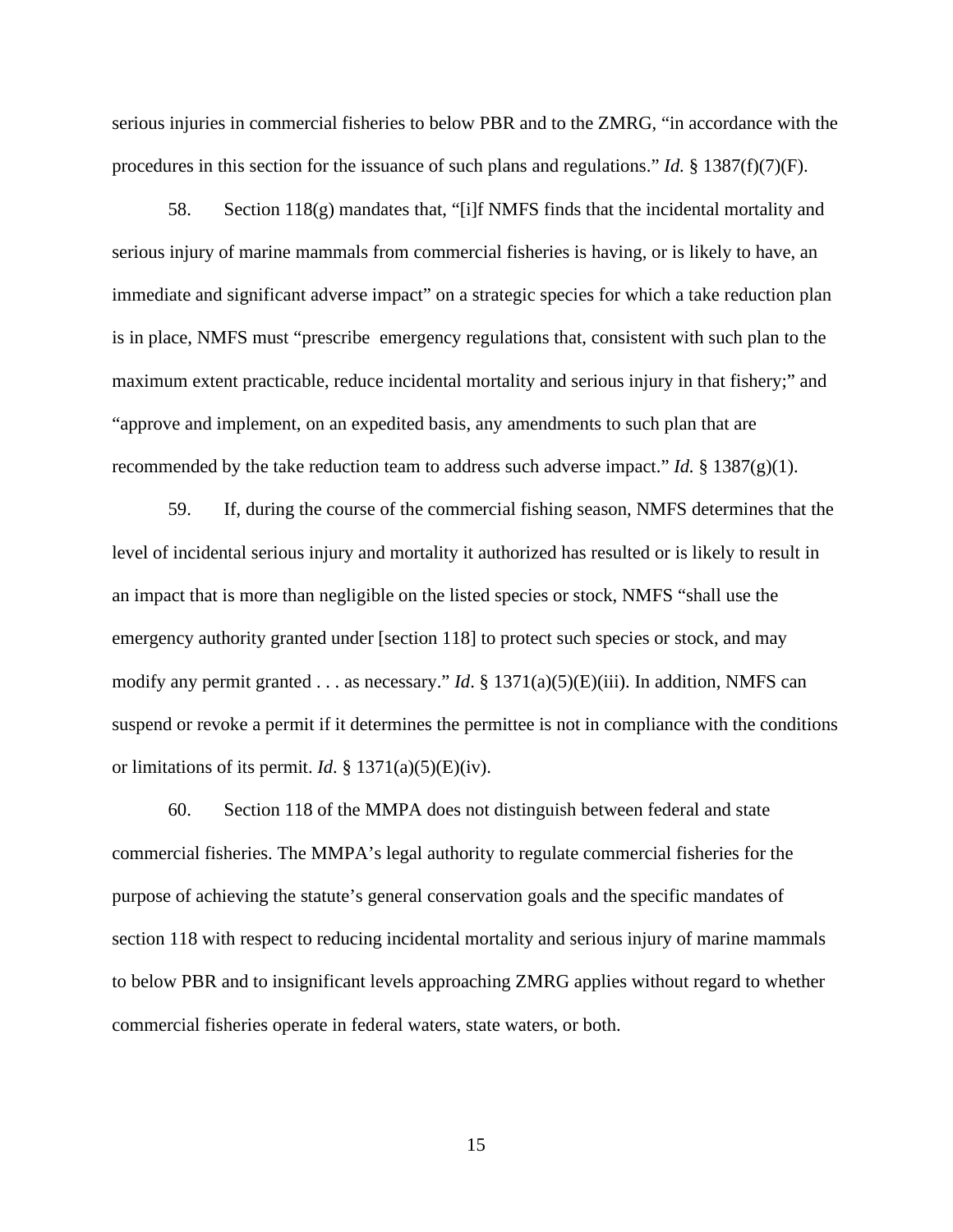### **Administrative Procedure Act**

61. Plaintiffs allege and incorporate by references the allegations in ¶¶ 59–60 of the CBD *et al.* Complaint and ¶¶ 63–64 of the CLF Complaint.

62. The APA defines "agency action" to include "the whole or part of an agency rule, order, license, sanction, relief, or the equivalent or denial thereof, or failure to act. 5 U.S.C. § 551(13).

63. The APA authorizes a reviewing court to "compel agency action unlawfully withheld or unreasonably delayed." *Id.* § 706(1).

### **SUPPLEMENTAL FACTUAL BACKGROUND**

#### **Entanglements and the Critically Endangered North Atlantic Right Whale**

64. Scientists estimate that the right whale population consisted of only 356 surviving animals at the end of 2020. Scientists also estimate that roughly 70 of these whales are females of reproductive age. In the calving seasons from 2012 to 2021, an average of only 11 calves per year were born.

65. By contrast, the 2014 BiOp estimated a minimum population size of 455 individual animals in 2010, with more than 90 reproductively active females and an average of 22 calves per year from 2000 to 2011.

66. In 2019, NMFS designated the right whale as a "Species in the Spotlight." The program promotes prioritizing resources for species under NMFS's jurisdiction that are at the highest risk of extinction. NMFS assigned the right whale a recovery priority #1C, meaning its extinction is almost certain in the immediate future absent intervention. As part of this program, in April 2021, NMFS published a five-year action plan that outlines short-term efforts vital for stabilizing the right whale population and preventing its extinction. The first of the "Key Actions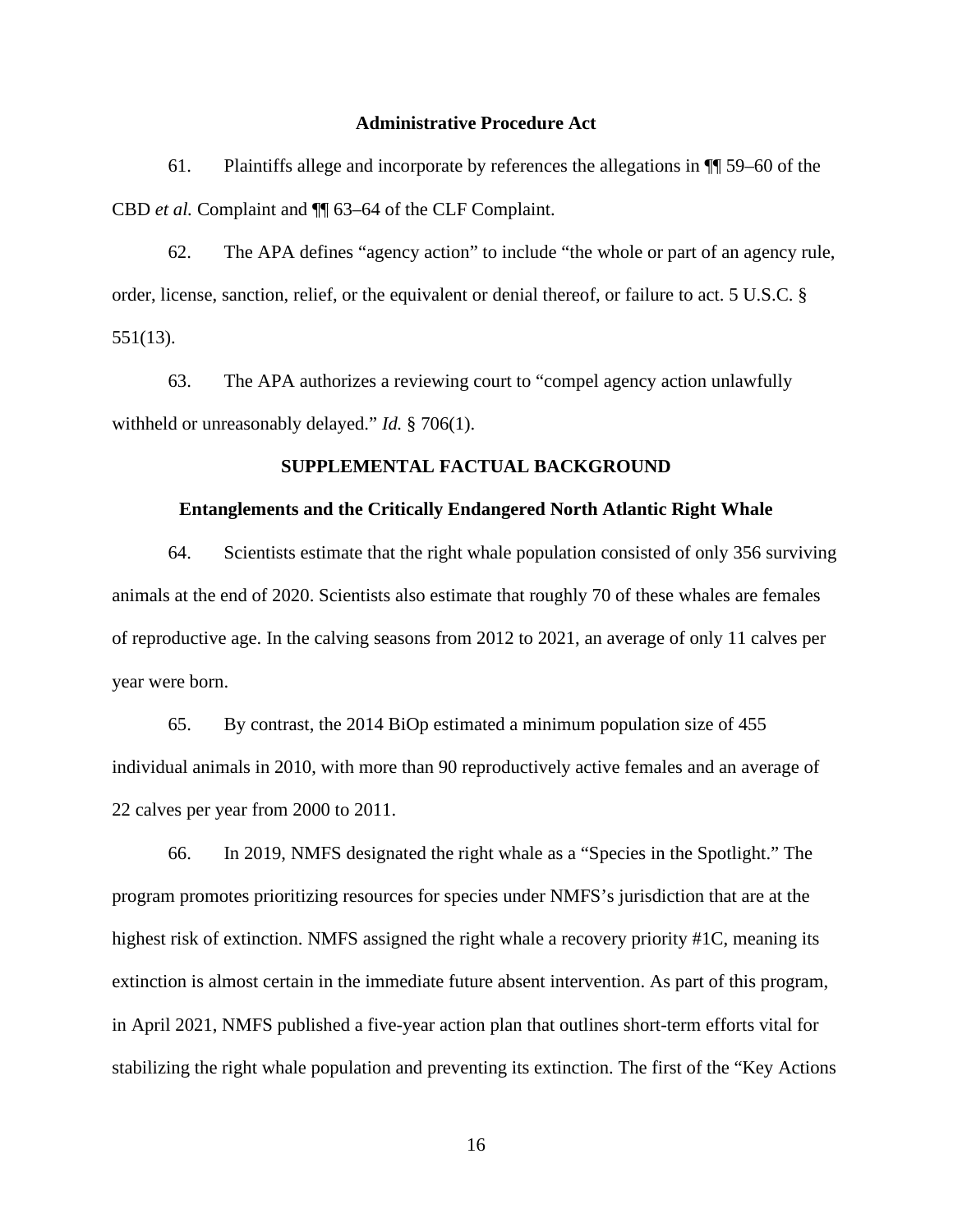Needed 2021–2025" is to "Protect North Atlantic Right Whales from Entanglement in Fishing Gear."

67. In July 2020, the International Union for Conservation of Nature reclassified the North Atlantic right whale from "endangered" to "critically endangered"—the last category before "extinct in the wild." The right whale is the only large whale classified as critically endangered by the International Union for Conservation of Nature.

68. In light of the new information regarding the right whale's increasingly dire status and NMFS's continued failure to take immediate action to protect the species from entanglements, in December 2020, Plaintiffs filed an emergency petition for rulemaking under section 118(g) of the MMPA, 16 U.S.C. § 1387(g).

69. The petition requested that NMFS (1) declare that deaths and serious injuries of right whales from commercial fisheries are having, or are likely to have, an immediate and significant adverse impact on the species; and (2) implement measures to help alleviate the emergency, including emergency closures to fishing with static vertical buoy lines in important right whale habitat. In the petition, Plaintiffs highlighted that right whale mortality and serious injury in commercial fishing gear is not only having a significant adverse impact on the species, but that each entanglement is unlawful because NMFS has not authorized such take under either the ESA or the MMPA.

70. To date, NMFS has failed to respond to Plaintiffs' petition by making the required finding on whether the incidental mortality and serious injury of right whales from commercial fisheries is having, or is likely to have, an immediate and significant adverse impact on the right whale.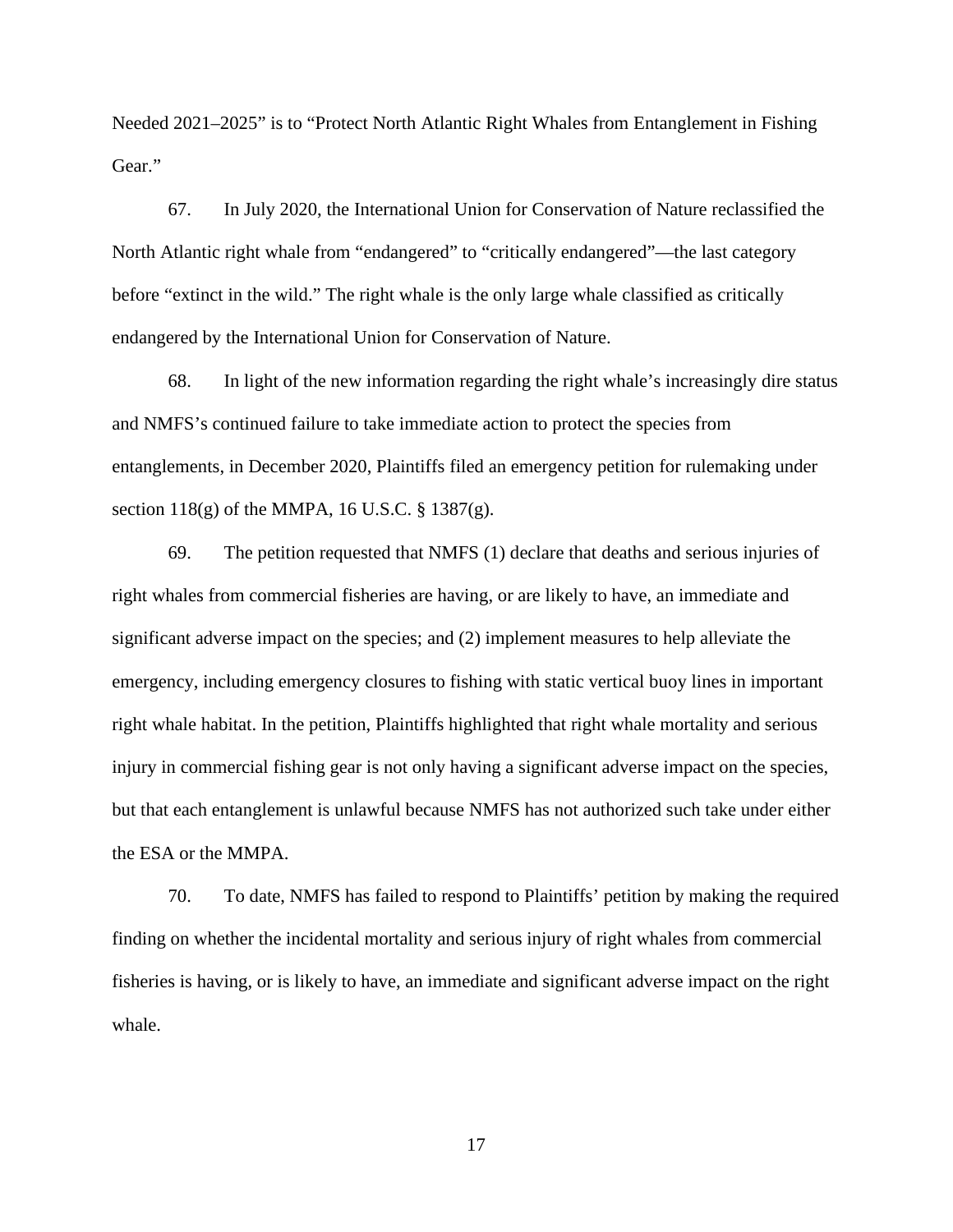71. In January 2021, Plaintiffs and one other organization not a party here filed a lawsuit challenging NMFS's unreasonable delay in acting on two rulemaking petitions submitted in 2013 and 2020 requesting the agency issue an updated vessel speed rule to further reduce the risk that right whales will be struck and killed by vessels. *Whale and Dolphin Conservation v. Nat'l Marine Fisheries Serv.*, Civ No. 1:21-cv-112 (APM), ECF No. 1 (D.D.C. Jan. 13, 2021).

72. NMFS has acknowledged that the current vessel speed rule promulgated in 2008 (50 C.F.R. § 224.105) is not sufficiently protective and should be expanded to better protect right whales. Yet NMFS has failed to issue a proposed or final rule to do so. Since 2017, vessel strikes in U.S. waters have killed three right whales (including two calves) and caused two serious injuries (including one calf and one first-time mother, neither resighted since).

73. NMFS published its most recent final right whale stock assessment report in April 2021. In that report, NMFS determined that the right whale's PBR is 0.8. It also stated that from 2014 to 2018, the average annual detected (i.e., observed) human-caused mortality and serious injury to right whales averaged of 8.15 whales per year. Of these, entanglements caused 6.85 deaths or serious injuries and vessel strikes caused 1.3 deaths or serious injuries. From 2014 to 2018, entanglement-related deaths accounted for 81 percent of diagnosed right whale mortalities. NMFS recently informed the Atlantic Large Whale Take Reduction Team that it anticipates the right whale's PBR will drop to 0.7 based on updated population information.

74. Cryptic (i.e., unobserved) mortalities have been increasing over time. A January 2021 paper authored by NMFS's lead scientist on right whale population modeling and other scientists has estimated that from 2010 to 2017, only 29 percent of right whale deaths were observed. The paper concluded that "cryptic deaths due to entanglements significantly outnumbers cryptic deaths from vessel collisions or other causes."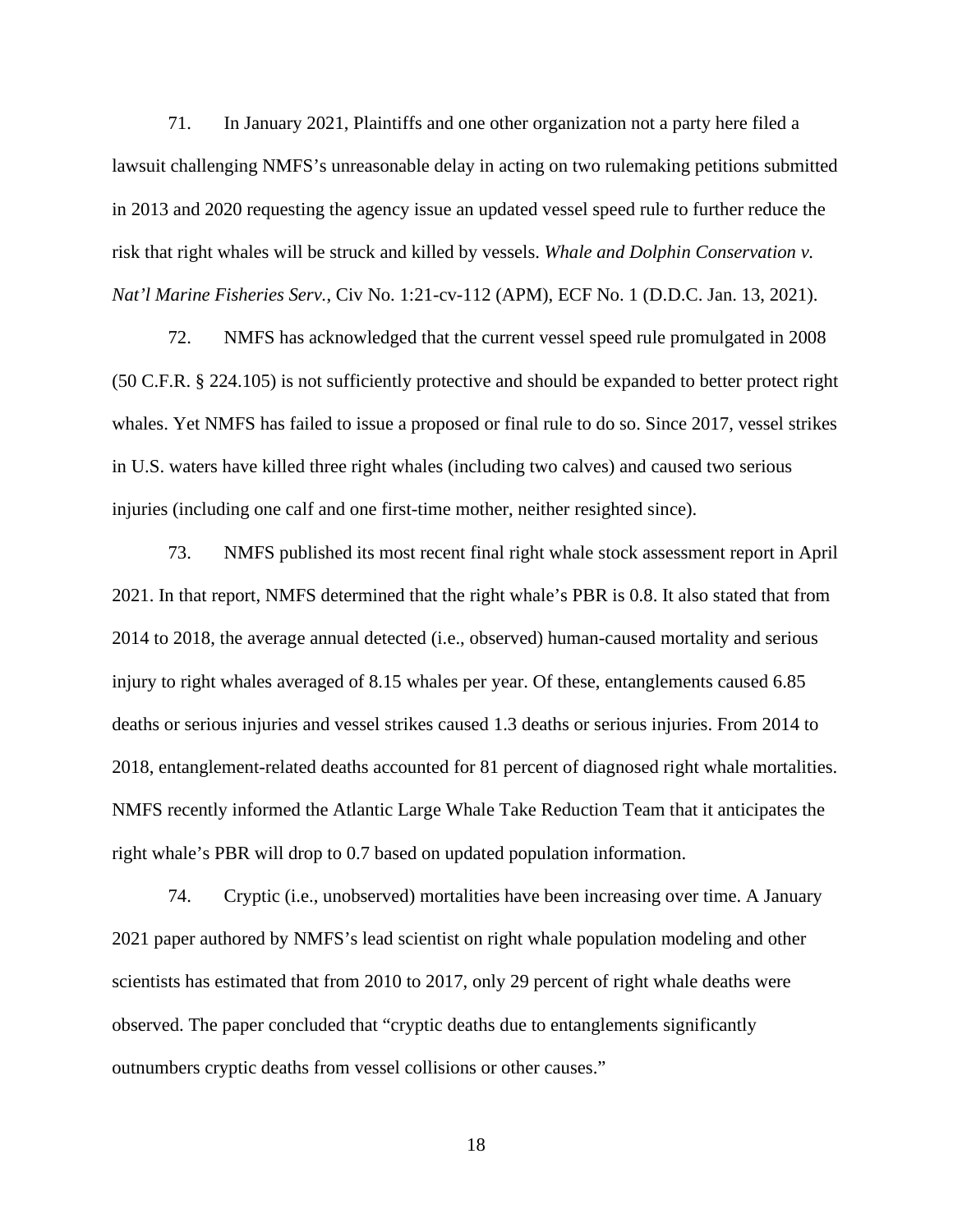75. NMFS has concluded there is more than a 90 percent chance that a healthy female right whale will become entangled between each calving cycle.

76. Several recent studies confirm the numerous harmful impacts from sublethal entanglements.

77. For example, right whales are suffering long-term intergenerational damage from entanglements. Right whales born in recent years have experienced stunted growth. Over the same period that scientists have detected that effect, right whales have experienced increasing rates of entanglement. Decreasing body size may be associated with smaller calves and lower calf survivorship as well as potentially delayed first calving and lower reproductive success in females. Shorter and smaller right whales, with commensurately less mass, cannot be assumed to be able to exert the same forces as larger and longer right whales.

78. Additionally, the highest detected levels of stress hormones from biopsy or necropsy samples of right whales with known life history states came from whales with active entanglements or that died from acute entanglements.

79. In light of the significant threat that entanglements pose to right whales, including from sublethal impacts, numerous scientists have concluded that removing static vertical line from the water is the only way to truly protect right whales. For example, scientists have concluded that weak rope will continue to be a source of morbidity for right whales; these scientists have concluded that removal of rope from the water column will better enable species recovery.

#### **The American Lobster Fishery**

80. The American lobster fishery is the most active trap/pot fishery in the northeastern United States. Lobsters occur in ocean waters from North Carolina to Maine and are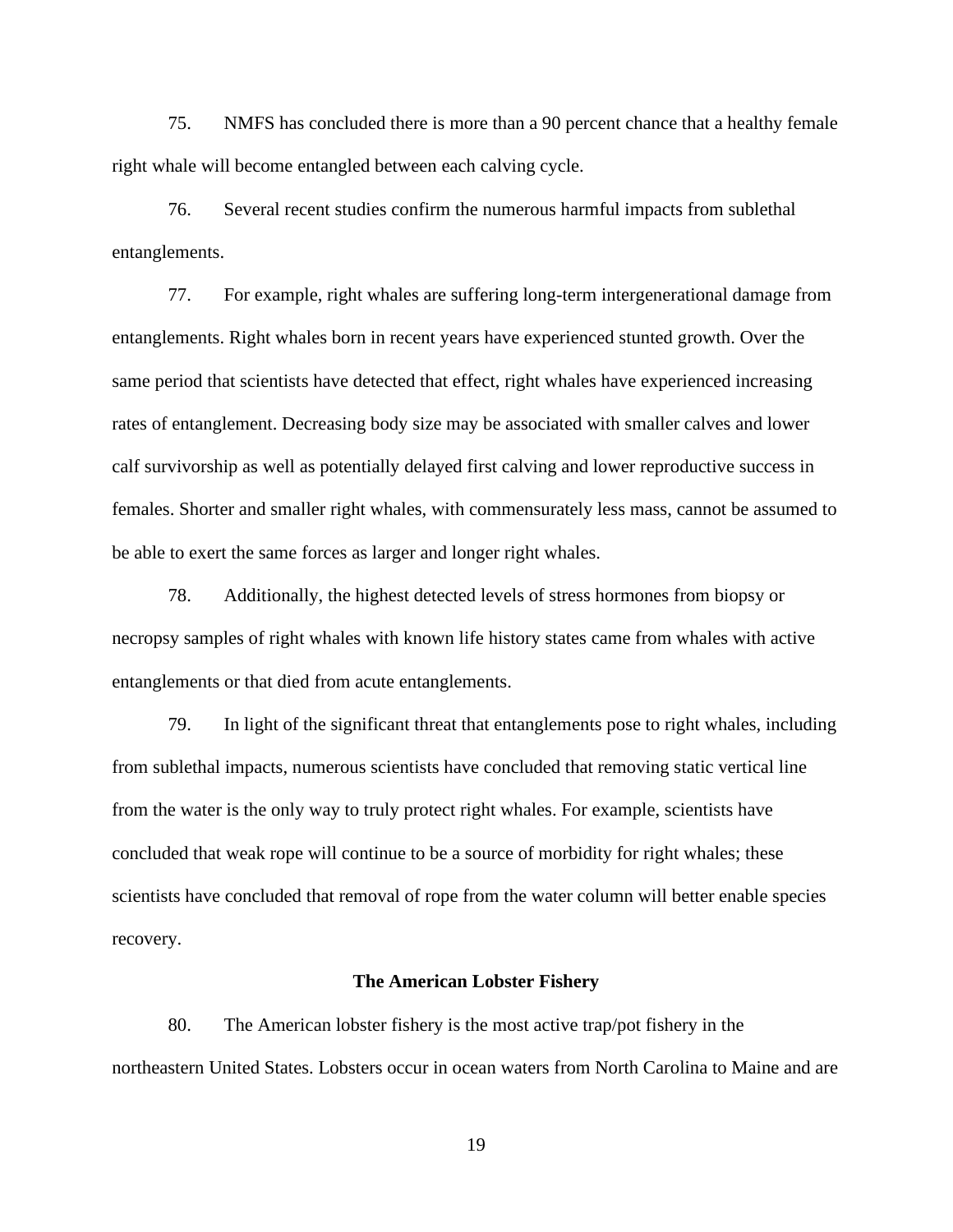caught in water depths of 15 feet to 1,000 feet. The fishery operates in both state waters (generally zero to three nautical miles from shore) and federal waters (generally 3 to 200 miles from shore). Effort is concentrated in state and federal waters off New England.

81. NMFS estimates that in 2019, commercial landings of American lobster totaled more than 125.8 million pounds and were valued at more than \$628.5 million.

82. According to the 2021 BiOp, the Jonah crab fishery was established as a separate fishery in 2015. Historically, Jonah crabs were harvested as an incidental catch in the American lobster fishery. Roughly 95 percent of Jonah crab landings are caught in lobster traps. Targeted fishing of Jonah crab is restricted to fishers with lobster permits. The Jonah Crab Interstate Fishery Management Plan restricts the targeted harvest of Jonah crab to lobster trap harvesters and relies on trap regulations in place for the lobster fishery to regulate the targeted Jonah crab trap fishery. NMFS has implemented regulations to limit directed Jonah crab fishing access and harvest to those harvesters who have an existing American lobster permit. *See* 84 Fed. Reg. 61,569 (Nov. 13, 2019). NMFS treats the Jonah crab and American lobster fishery as one fishery. Throughout this supplemental/amended complaint, Plaintiffs refer to the American lobster/Jonah crab fishery as the lobster fishery.

83. NMFS estimates that there are approximately 1.24 million buoy lines in the water from Maine to Rhode Island. NMFS has determined that lobster gear accounts for 93 percent of these buoy lines.

## **NMFS's Management and Authorization of the American Lobster Fishery Under the Marine Mammal Protection Act**

84. NMFS authorizes and manages the lobster fishery in both state and federal waters under the MMPA as "the Northeast/Mid-Atlantic American lobster trap/pot fishery." 16 U.S.C. § 1387(c); 50 C.F.R. §§ 229.4, 229.32.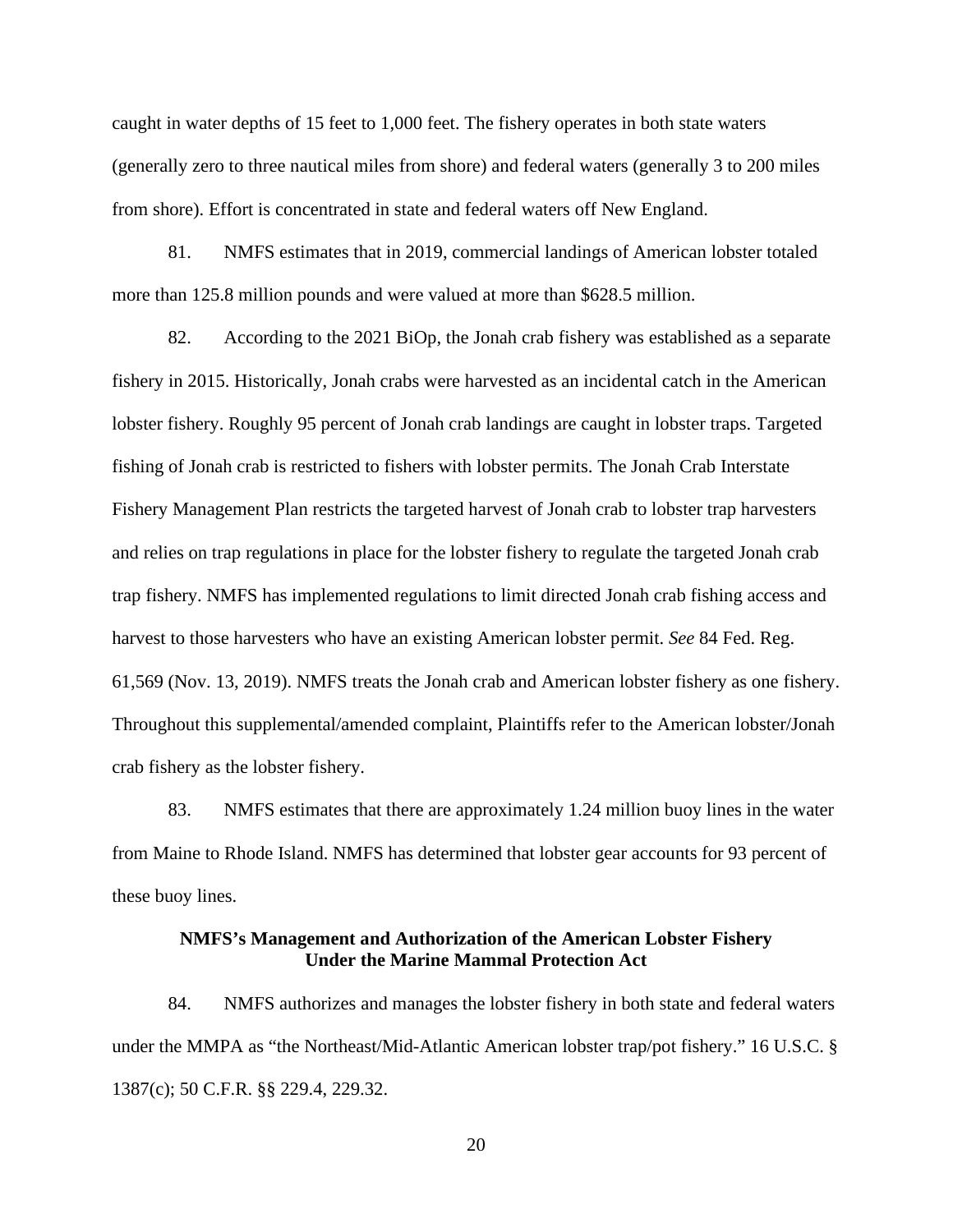85. NMFS has long acknowledged that the lobster fishery kills and seriously injures right whales. NMFS has repeatedly determined, including in 2020 and 2021, that the lobster fishery causes "frequent" mortality and serious injury of right whales, meaning the "[a]nnual mortality and serious injury of" right whales in each of the fisheries "is greater than or equal to 50 percent of the PBR level." 85 Fed. Reg. 21,079, 21,080, 21,096 (Apr. 16, 2020); 86 Fed. Reg. 3028, 3029, 3052 (Jan. 14, 2021).

86. In response to the high level of marine mammal mortality from commercial fishing off the U.S. East Coast, NMFS established the Atlantic Large Whale Take Reduction Team in 1996. The Team is currently made up of approximately 60 members, including fishermen, scientists, conservationists, fishing industry group representatives, fishery management organization representatives, and state and federal officials from Maine to Florida.

87. NMFS issued the first Atlantic Large Whale Take Reduction Plan under section 118 the MMPA in July 1997. *See* 62 Fed. Reg. 39,157 (July 22, 1997); 50 C.F.R. § 229.32.

88. All commercial fisheries that cause "occasional" or "frequent" mortality or serious injury of right whales must comply with the Plan (unless fishing in exempted waters). 50 C.F.R. § 229.32. The lobster fishery causes frequent right whale mortality and serious injury and thus is subject to the Plan.

89. Under the MMPA, the Plan was supposed to have reduced right whale mortality and serious injury to below PBR by January 1998 and to have reduced right whale mortality and serious injury to ZMRG by July 2002. *See* 16 U.S.C. § 1387(f)(2).

90. The Plan has never reached these targets. Since NMFS first promulgated the Plan, and despite several major amendments since, annual serious injury and mortality for right whales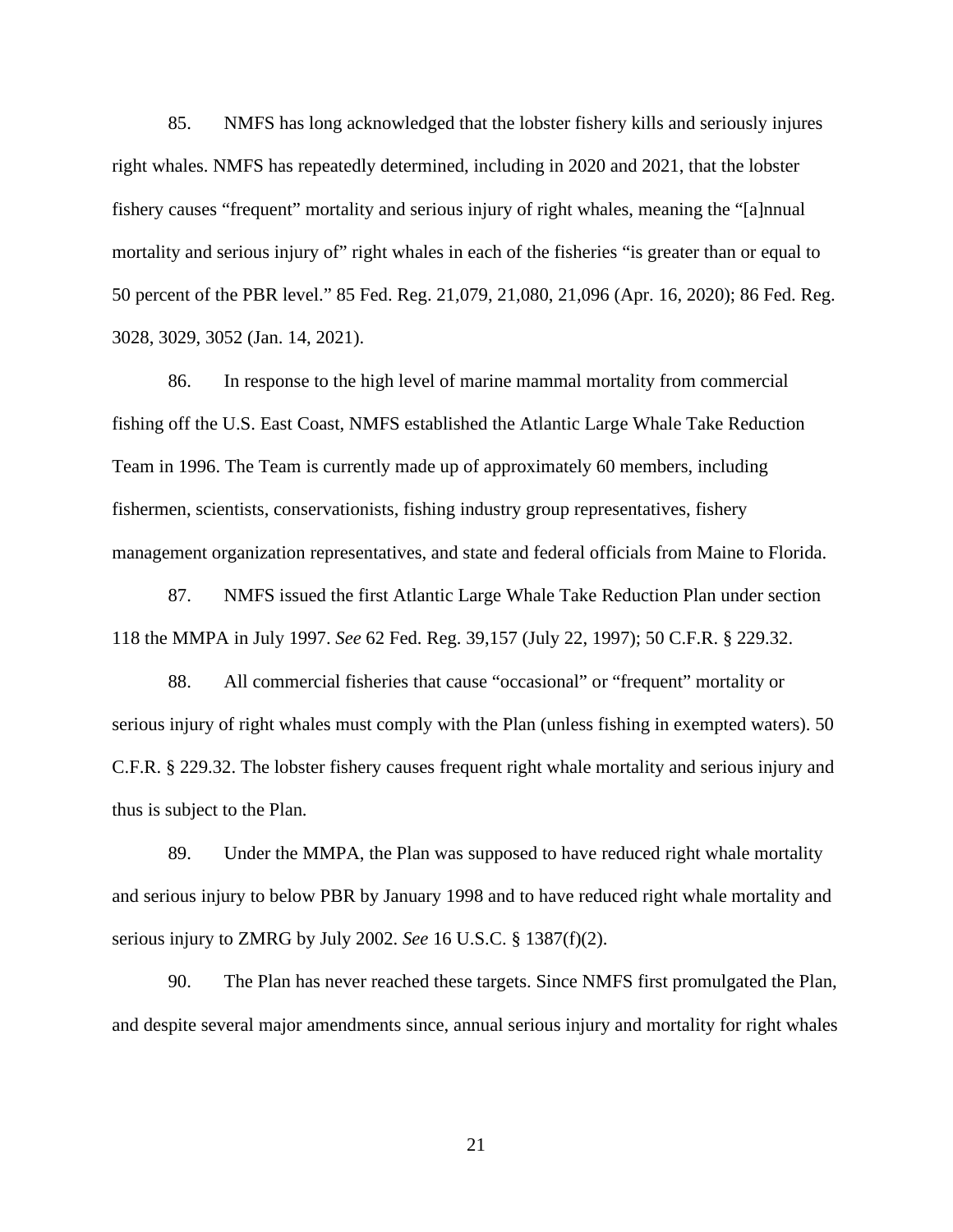has continued to exceed PBR levels—often by significant levels—and vastly exceeds

insignificant levels approaching zero.

91. Scientific studies have determined that this is due to the agency's continual adoption of measures that are ineffective at reducing risk. Ten years after the implementation of the original 1997 Plan, a 2007 study of the Plan's effectiveness found:

In general, [NMFS] should set higher standards of protection and place greater reliance on the ability of industry to adapt to those standards, rather than continuing to depend on a complex, shifting, inefficient, and ineffective network of regulatory measures to protect the whales. The guiding principle should be to separate high-risk human activities from right whales, in both space and time, to the maximum extent feasible.

92. Studies issued since 2007 reinforce this point. For example, a 2014 study by NMFS scientists concluded that incremental gear modifications under the Plan from 1999 to 2009 were generally ineffective in abating whale deaths from entanglements in fishing gear. In October 2018, NMFS observed that despite the measures required by the Plan, data from 2000 through 2017 showed that absolute entanglements appear to be on the rise. It also noted that some of the measures NMFS has required via Plan amendments may have actually contributed to the increased severity of entanglements.

93. From the very outset of the Plan nearly 25 years ago, NMFS recognized that reducing entanglement risk for right whales would be especially difficult and that "extensive closures of large areas of the ocean to lobster and gillnet fishermen . . . would guarantee reduction of entanglements causing serious injury and mortalities." 62 Fed. Reg. at 39,159. Yet NMFS has continued to fail to promulgate these necessary measures, despite the increasingly dire status of the right whale.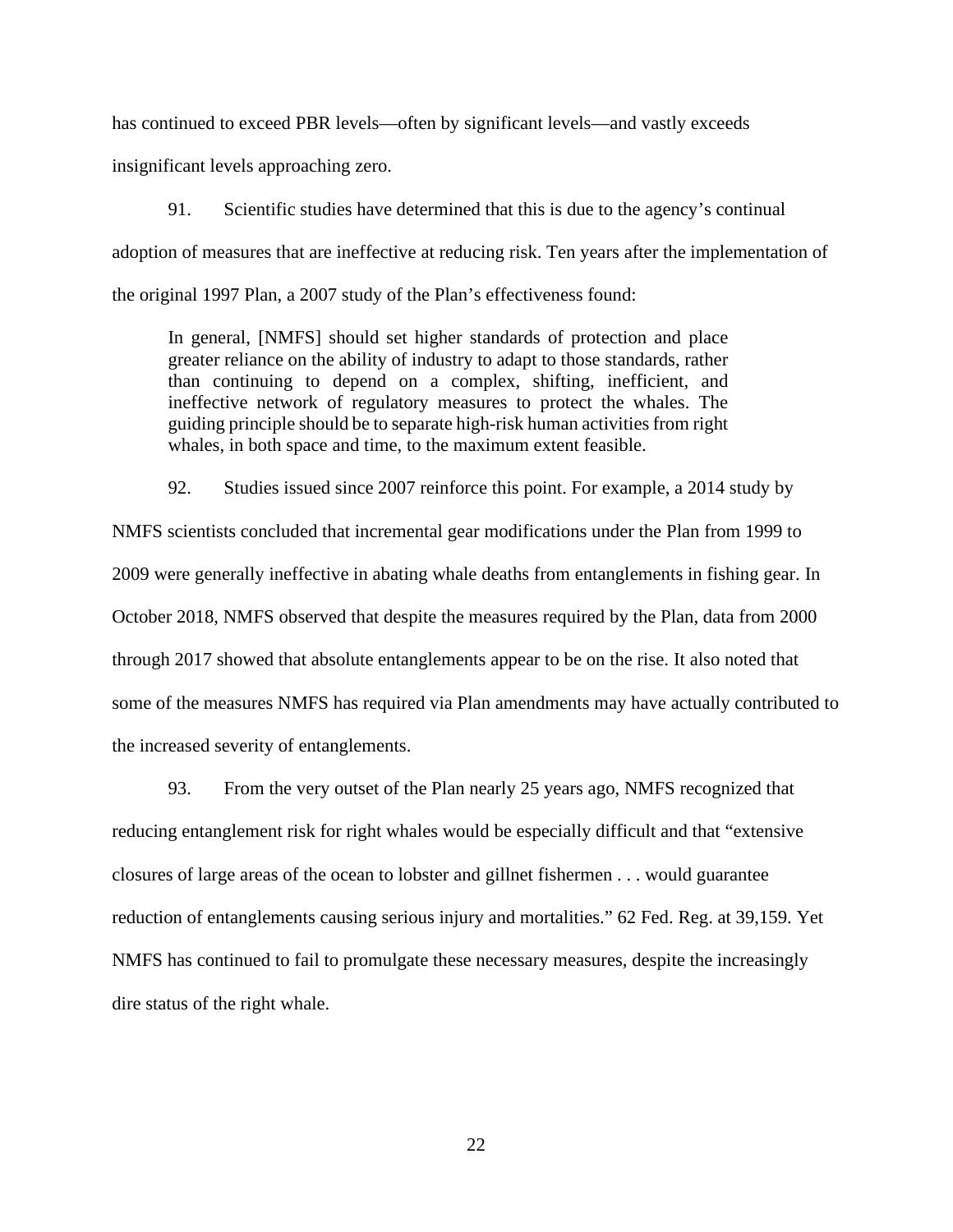### **The 2021 Biological Opinion**

94. NMFS is both the action agency and the expert consulting agency for fisheries operating in the Atlantic. It is the action agency in authorizing and managing lobster fishing under federal permits issued under the Atlantic Coastal Fisheries Cooperative Management Act. NMFS is also the action agency for authorizing and managing the lobster fishery under the MMPA in both state and federal waters.

95. NMFS's management and authorization of the lobster fishery in the Atlantic "may affect" ESA-listed species such as the right whale. NMFS is therefore required to consult under section 7 of the ESA regarding the effects of the fishery on listed species and ensure that its authorization and management of the fishery is not likely to jeopardize any listed species, including right whales, or destroy or adversely modify designated critical habitat. *See* 16 U.S.C.  $§ 1536(a)(2).$ 

96. In 2017, new information revealed that a key assumption underlying NMFS's conclusions in the 2014 no-jeopardy BiOp on the lobster fishery to have been incorrect. Specifically, NMFS scientists determined that the right whale population has been in decline since 2010, not increasing as NMFS had believed. That year also saw the beginning of the current Unusual Mortality Event with 17 confirmed dead right whales (12 in Canada and 5 in the U.S.). Plaintiffs sent NMFS notice of their intent to sue the agency for failing to reinitiate consultation on the fishery. NMFS reinitiated consultation on the lobster and other fisheries. Plaintiffs filed this lawsuit in early 2018 as NMFS continued to rely on the faulty 2014 BiOp in authorizing and managing the lobster fishery, among other violations of law.

97. This Court subsequently held the 2014 BiOp unlawful. Specifically, the Court held that the 2014 BiOp violated the ESA because it did not include a lawful ITS as required by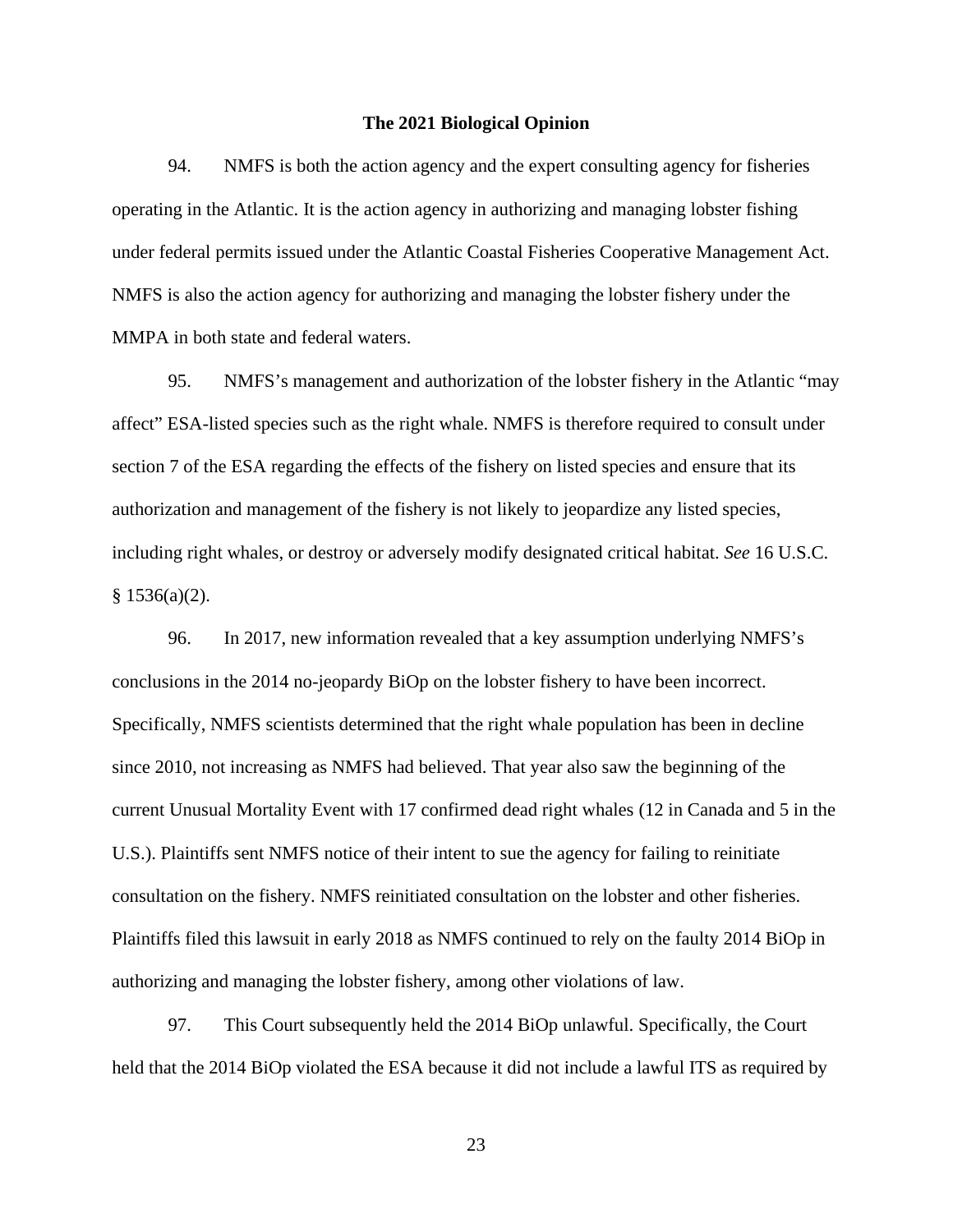the statute and its implementing regulations. The Court held that NMFS's "failure to include an ITS in its 2014 BiOp after finding that the American lobster fishery had the potential to harm the North Atlantic right whale at more than three times the sustainable rate is about as straightforward a violation of the ESA as they come." ECF No. 91 at 19. The Court subsequently vacated and remanded the 2014 BiOp pertaining to the North Atlantic right whale but stayed vacatur until May 31, 2021 to give the agency time to issue a new biological opinion. ECF No. 124, 125.

98. NMFS released a draft biological opinion for comment on January 15, 2021. NMFS accepted public input on the draft until February 19, 2021.

99. The draft biological opinion purported to analyze the effects on right whales and other listed species of the (a) Authorization of the American Lobster, Atlantic Bluefish, Atlantic Deep-Sea Red Crab, Mackerel/Squid/Butterfish, Monkfish, Northeast Multispecies, Northeast Skate Complex, Spiny Dogfish, Summer Flounder/Scup/Black Sea Bass, and Jonah Crab Fisheries; and (b) Implementation of the New England Fishery Management Council's Omnibus Essential Fish Habitat Amendment.

100. Along with the release of the draft biological opinion NMFS also released a draft "North Atlantic Right Whale Conservation Framework for Federal Fisheries in the Greater Atlantic Region" (Framework). The Framework describes a plan for rulemakings including not only the current Plan rulemaking but also an anticipated three additional rulemakings *over the next ten years*. NMFS anticipates these rulemakings will occur in four separate phases: Phase 1 is the Final Rule issued this year; Phase 2 will occur in 2023; Phase 3 will occur in 2025; and Phase 4 will occur in 2030.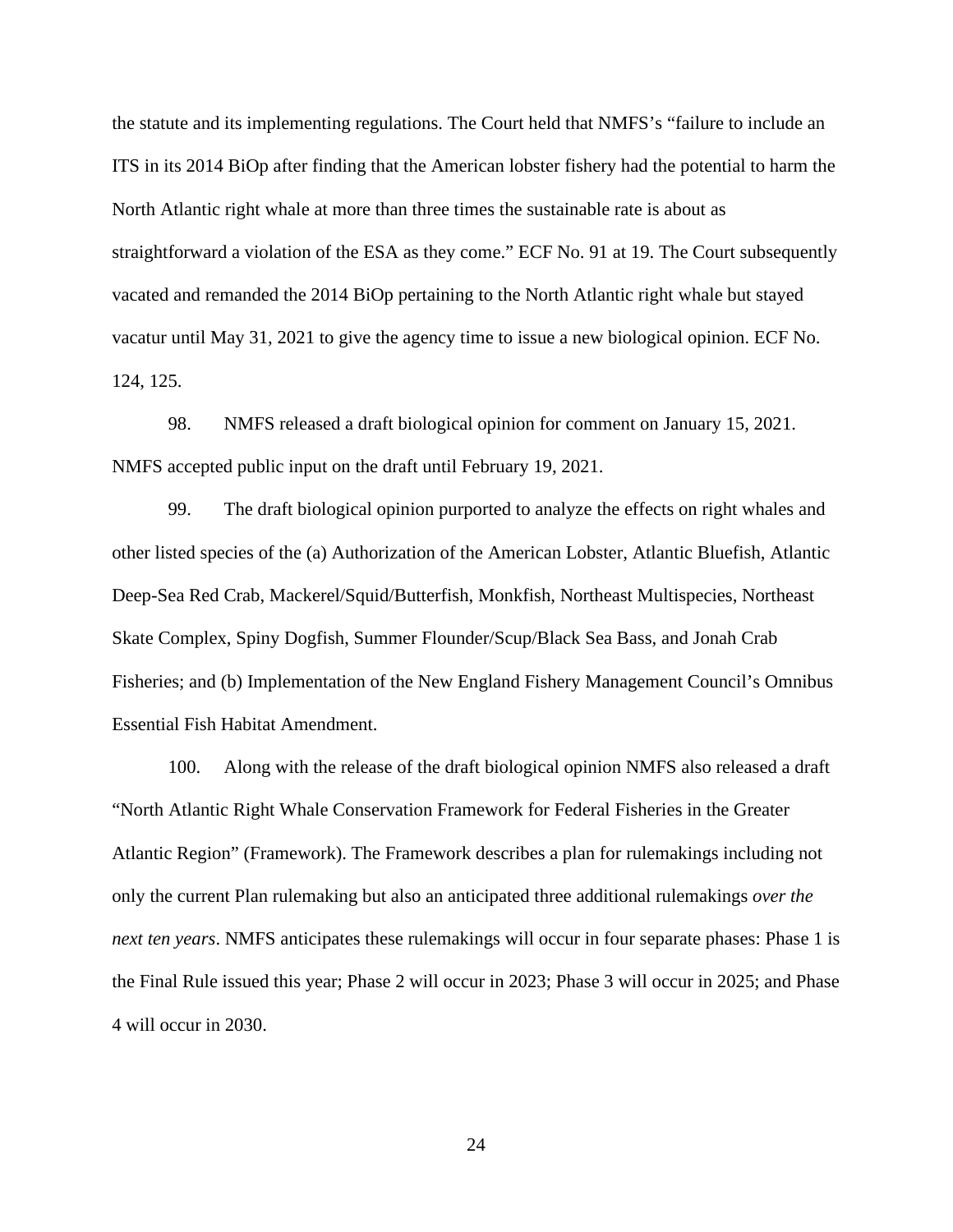101. By its terms, the Framework does not specify particular measures that will be included in the final rules promulgated in Phases 2 through 4. Instead, it sets a series of goals to reduce the risk of mortalities and serious injuries to the right whale in federal fisheries over the next ten years by certain percentages. The Framework does not mention what those measures will entail, when they will go into effect in the water, or how NMFS is justified in assuming these future, unspecified measures to be developed and implemented through future rulemakings will actually hit the intended risk reduction targets. Nevertheless, NMFS stated its intent that these future measures should be considered as part of the proposed action in the consultation.

102. On February 19, 2021, Plaintiffs sent NMFS a detailed comment letter raising significant legal and scientific concerns with the draft biological opinion and Framework, including improper definitions of the agency actions and action area under review, improper reliance on unspecified future measures to find no jeopardy, the failure to rely on the best available scientific data the continued failure to include a lawful incidental take statement for the anticipated lethal and sublethal take of right whales, among many other flaws.

103. NMFS released the final 2021 BiOp and final Framework on May 27, 2021.

104. NMFS made only minor changes to the final 2021 BiOp from the draft biological opinion. Similarly, NMFS made only minor changes to the final Framework from the draft Framework.

105. The 2021 BiOp reiterates the agency's conclusion that one of the right whale's most significant conservation needs is to reduce deaths and injuries from commercial fishing.

106. In the 2021 BiOp, NMFS concluded that U.S. commercial fisheries entangle 15.125 percent of the right whale population each year. Based on the current right whale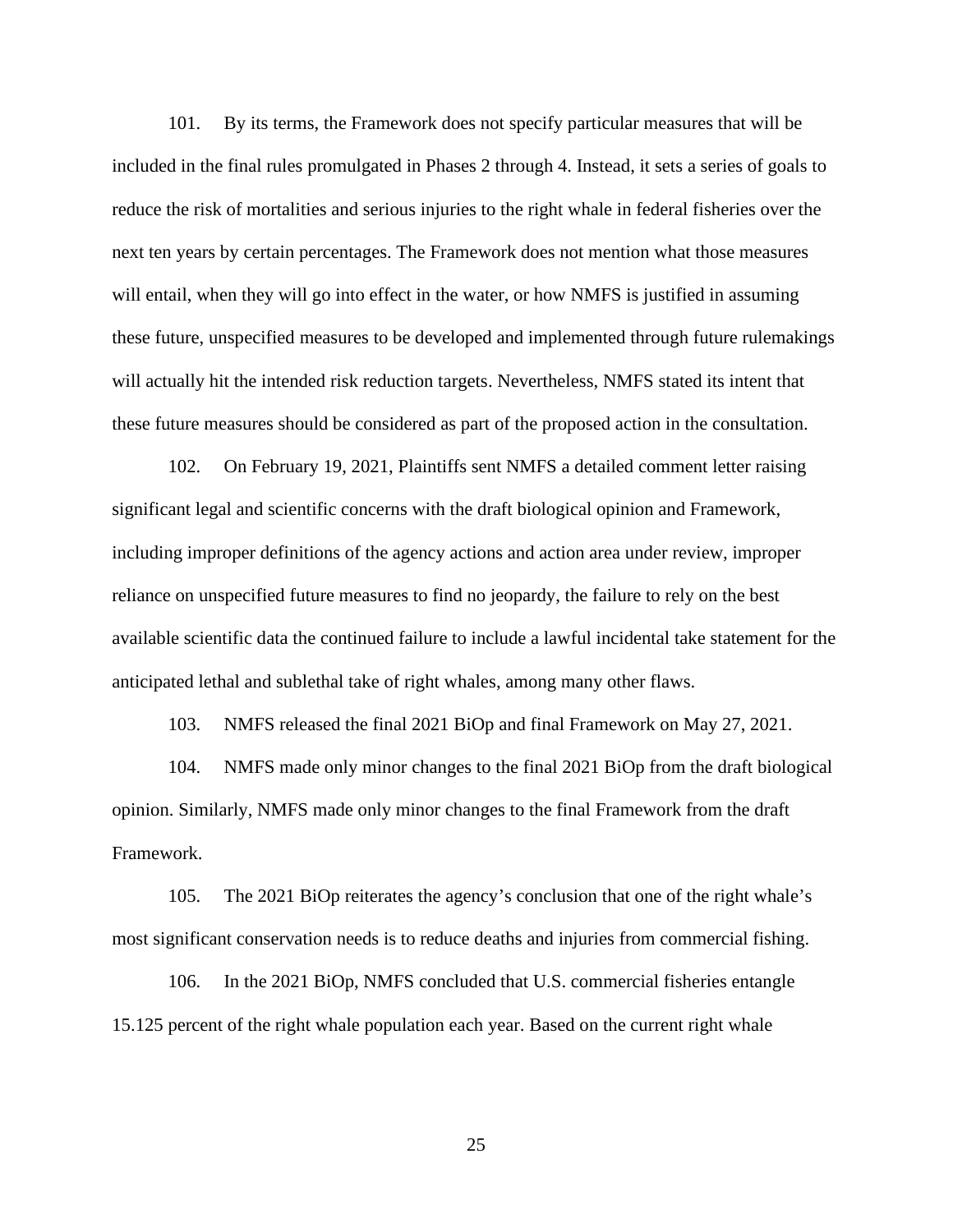population, these means that these fisheries currently entangle an average of 54 right whales each year.

107. NMFS further determined that trap/pot fisheries in both state and federal waters currently kill or seriously injure an average of 7.57 right whales each year. Of these annual totals, NMFS attributed three to state trap/pot fisheries and 4.57 to federal trap/pot fisheries. The 2021 BiOp assumed the measures to be implemented in the then-forthcoming rule to amend the Plan will reduce right whale mortality and serious injury in the lobster fishery by 58.1 percent.

108. NMFS has determined that right whale deaths and serious injuries will continue to occur from the operation of U.S. fisheries after the full implementation of the Final Rule. NMFS concluded that after implementation of the rule, an average of 9.14 percent of the right whale population will be entangled each year, leading to the death or serious injury of 3.3 right whales every year. NMFS determined that state trap/pot fisheries will continue to be responsible for 0.61 right whale deaths and serious injuries each year and federal trap/pot fisheries will continue to be responsible for 2.56 right whale deaths and serious injuries each year.

109. The 2021 BiOp states that because the lobster fishery represents the vast majority of the gear in U.S. waters, the agency expects entanglements in other types of trap/pot gear to be rare.

110. The 2021 BiOp limits the geographic scope of the agency action. The 2021 BiOp evaluates "effects from fishing activities (i.e., entanglement/bycatch) by vessels with federal permits in federal waters only." NMFS does not consider fishing in state waters as part of the proposed action. NMFS disclaims any responsibility for entanglements in state waters in fisheries to which the Plan applies. NMFS does so by claiming it does not authorize, fund, or carry out fishing activities in state waters.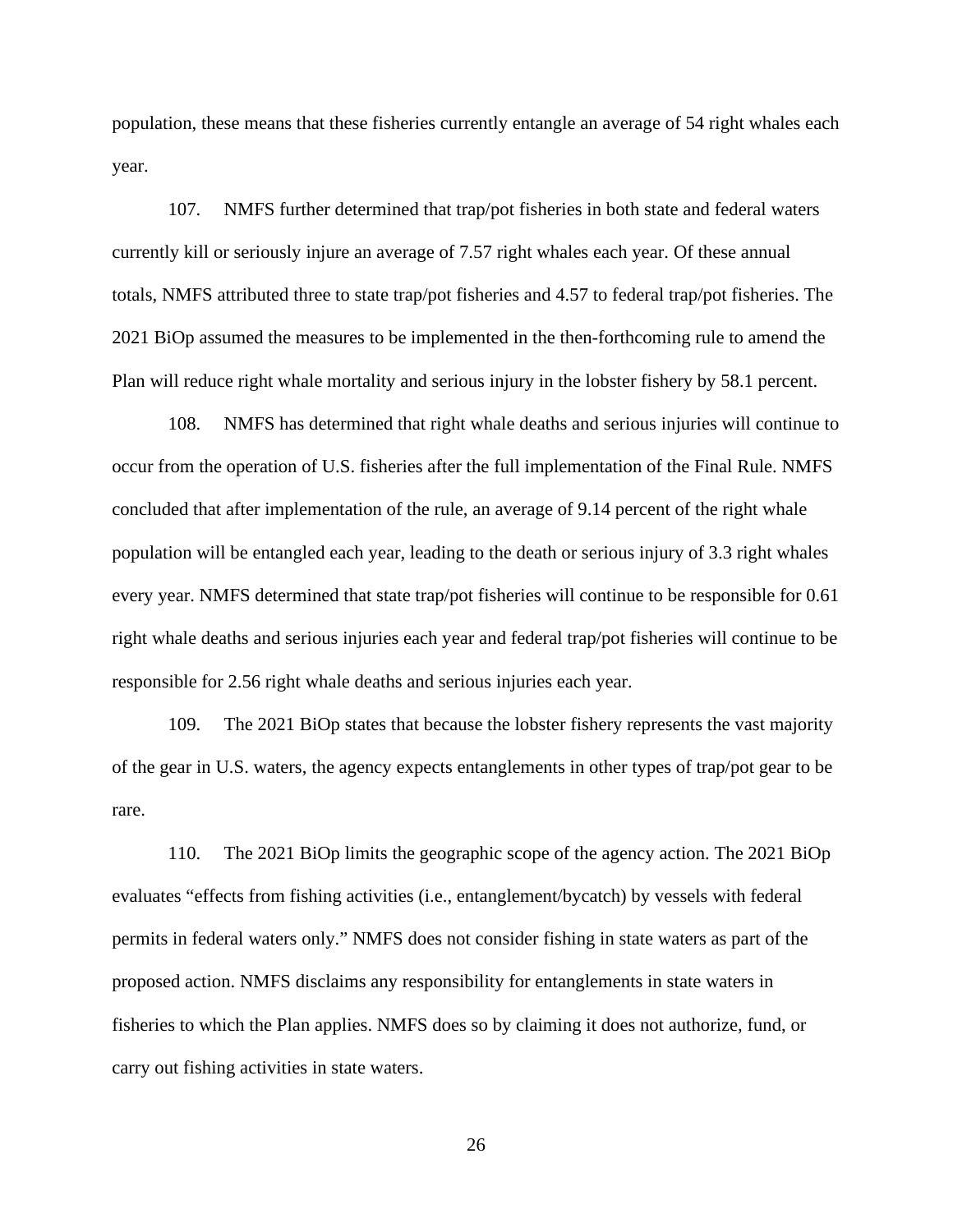111. Similarly, with respect to the Final Rule to amend the Plan, the 2021 BiOp only considers changes in operation of the federal fisheries. NMFS considers amendments to the Plan to be part of the proposed action only insofar as how those amendments will alter the operation of the federal fisheries.

112. NMFS defined the action area to include state waters only insofar as vessels fishing in the federal fishery transit to the fishing grounds through these waters. Therefore, NMFS included the effects of state fisheries as cumulative effects.

113. The 2021 BiOp expands the temporal scope of the agency action. Rather than consulting on Phase 1 of the Framework alone, the 2021 BiOp defines the agency action as the entire Framework, including three future rulemakings to amend the Plan. The 2021 BiOp relies on the Framework to conclude the lobster fishery will not jeopardize right whales.

114. The 2021 BiOp includes an ITS. The ITS authorizes the non-lethal entanglement of 9.14 percent of the right whale population each year. Despite concluding elsewhere that this level of entanglement would result in the death or serious injury of 3.3 right whales each year, the ITS authorizes zero lethal take because lethal incidental take has not been authorized under the MMPA.

115. NMFS has not authorized the non-lethal take of right whales by the lobster fishery under section  $101(a)(5)(E)$  of the MMPA, 16 U.S.C. § 1371(a)(5)(e). NMFS has not authorized the lethal take of right whales by the lobster fishery under section  $101(a)(5)(e)$  of the MMPA, 16 U.S.C. § 1371(a)(5)(e).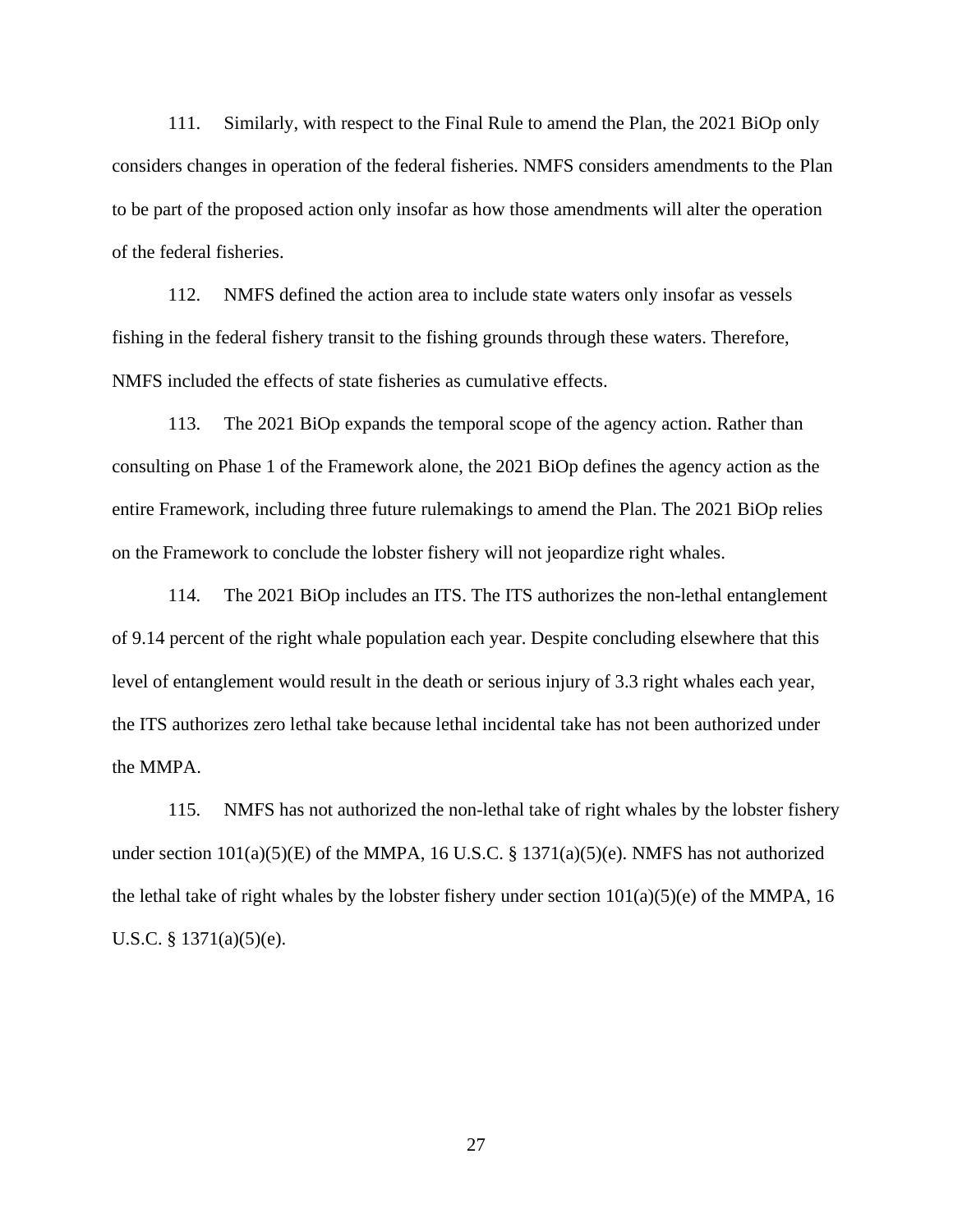#### **The 2021 Final Rule Amending the Plan**

116. In 2017, NMFS informed the Team that the existing Plan measures were not adequately protecting right whales from entanglements. NMFS reconvened the Team to recommend new management measures.

117. In April 2019, NMFS instructed the Team that, to achieve the MMPA's goal of reducing right whale mortality and serious injury to below the-then PBR of 0.9, mortalities and serious injuries from U.S. fisheries would likely need to be reduced by 60 to 80 percent from current levels. NMFS also instructed the Team to focus on measures to reduce right whale mortality and serious injury in the lobster fishery because it constitutes 93 percent of the U.S. buoy lines in areas where right whales occur.

118. NMFS issued a proposed rule to amend the Plan on December 31, 2020. *See* 85 Fed. Reg. 86,878 (Dec. 31, 2020). NMFS accepted public comment on the proposed rule for sixty days. On March 1, 2021, Plaintiffs sent NMFS a detailed comment letter raising numerous significant legal and scientific concerns with the proposed rule, including that the proposed rule was not sufficiently protective of right whales and would not reduce serious injuries and mortalities to below PBR, let alone ZMRG.

119. NMFS issued the Final Rule on August 30, 2021. The Final Rule has not been published in the Federal Register as of September 9, 2021.

120. The Final Rule establishes new regulations for the lobster fishery through the Plan. The Final Rule establishes a new restricted area roughly thirty miles off the coast of Maine ("LMA1 Restricted Area"). The LMA1 Restricted Area consists of 967 square miles. Fishing for lobster with static vertical buoy lines is prohibited in this area from October 1 through January 30. The Final Rule also establishes a new restricted area south of Nantucket that consists of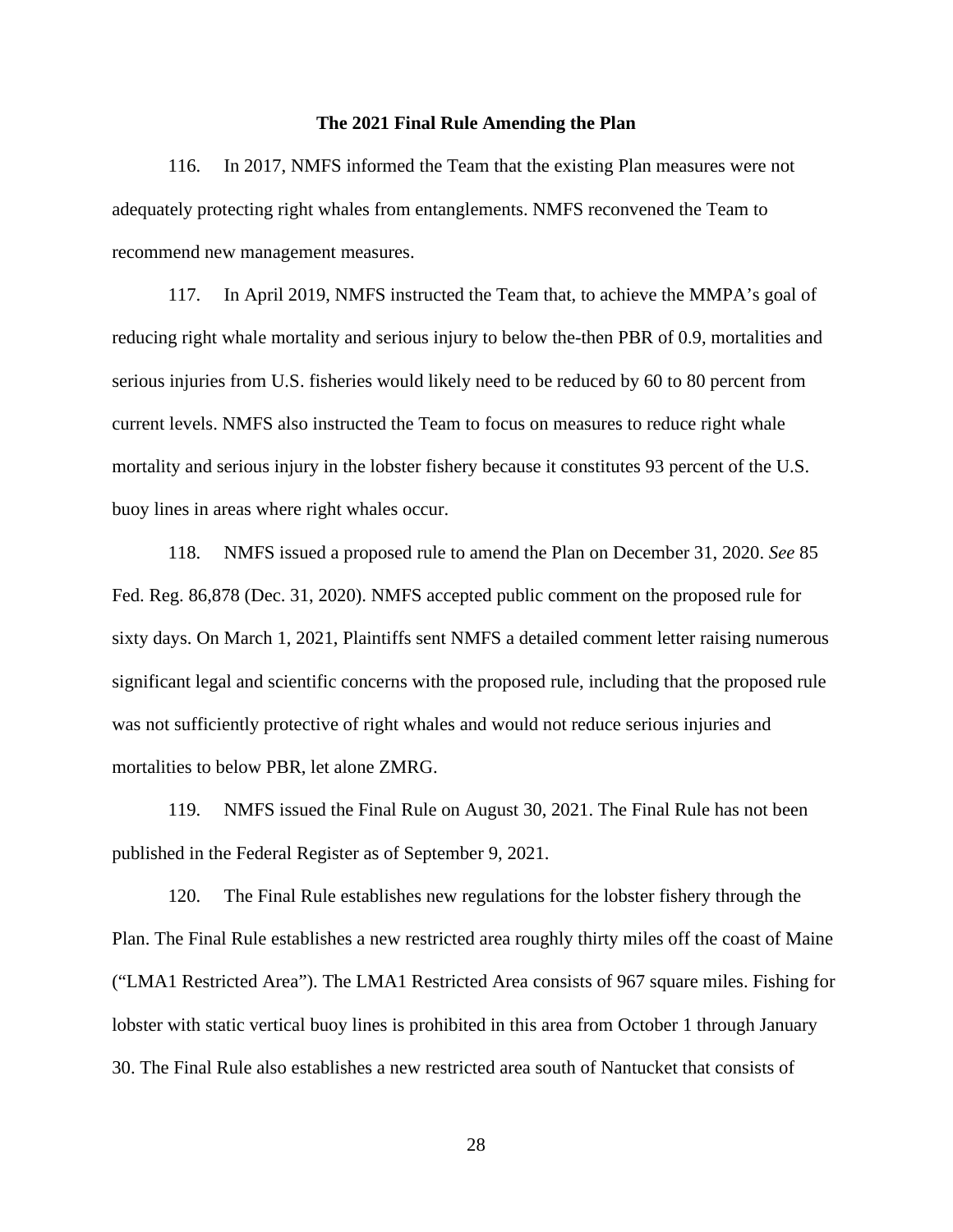5,498 square miles ("South Island Restricted Area"). Fishing for lobster with static vertical buoy lines is prohibited in this area from February through April. The Final Rule also extends the existing Massachusetts Restricted Area northward to the border of New Hampshire by 497 square miles to include coastal waters off the Massachusetts coast. The new and expanded restricted areas will become effective 30 days after publication of the Final Rule in the Federal Register.

121. The Final Rule also changes the minimum traps per trawl requirements. The minimum number of traps per trawl varies depending on where fishing occurs and miles fished from shore. In addition to amending the Plan, the Final Rule also makes minor revisions to federal regulations implemented under the Atlantic State Marine Fisheries Commission's Interstate Fishery Management Plan for American Lobster to increase the maximum length of a lobster trap trawl groundline.

122. The Final Rule also removes the requirement for weak link at buoys and other surface system flotation devices. It adds requirements for weak rope or weak insertions within the buoy line at various prescribed intervals. Weak rope is rope engineered to break at no more than 1,700 pounds of force. A weak insertion is a configuration of rope that breaks at no more than 1,700 pounds of force.

123. The specific requirements for weak rope or weak insertions depend on where fishing occurs. For example, in New Hampshire and most Maine state waters, the Final Rule requires one weak insert 50 percent down the line or that the top 50 percent of the buoy line is weak rope. In Massachusetts and Rhode Island state waters, the Final Rule requires weak inserts every 60 feet or full weak line in the top 75 percent of the line. In LMA3—federal offshore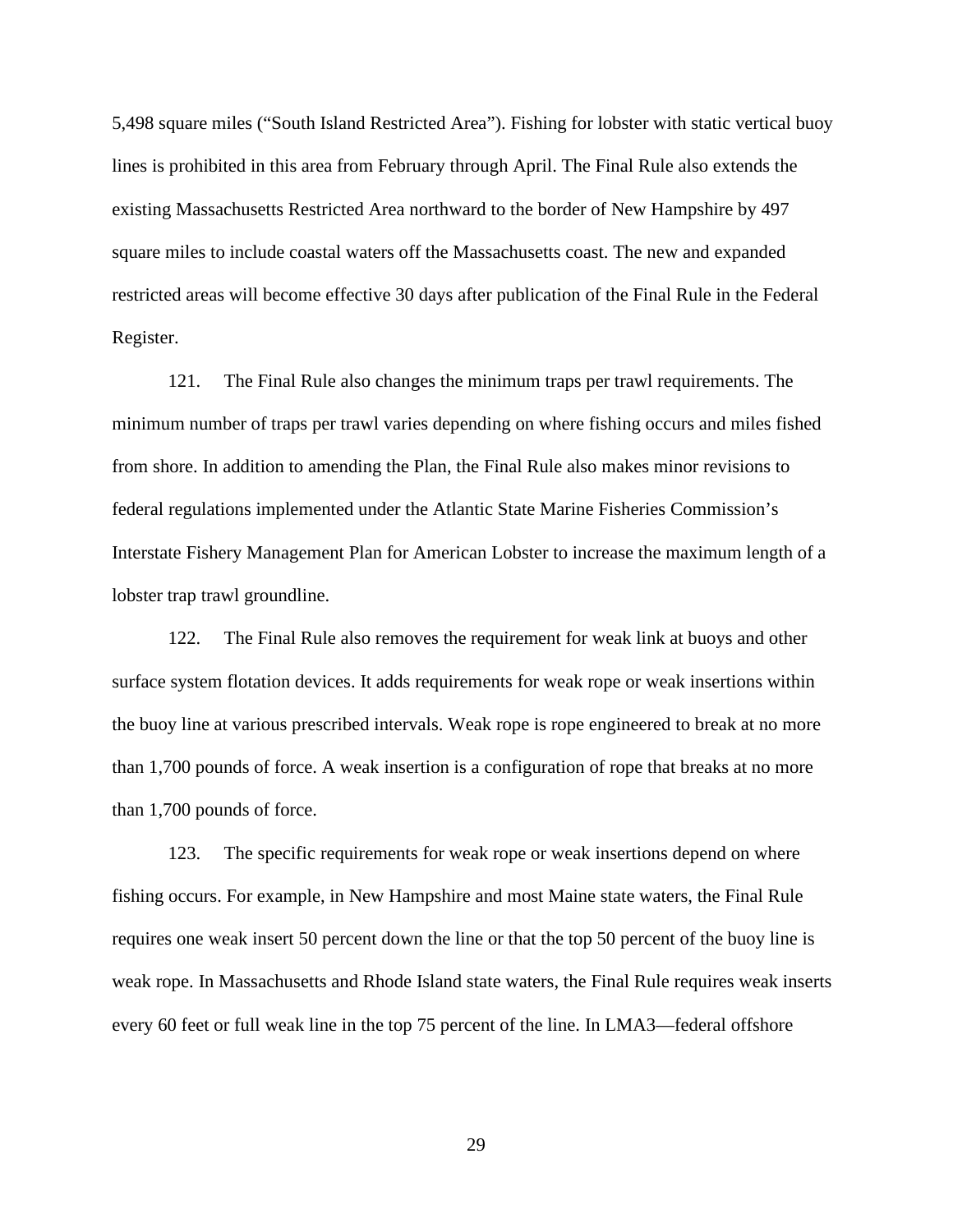waters—the Final Rule requires the top 75 percent of one buoy line to be full weak line. The bottom 25 percent can be higher strength.

124. The Final Rule also includes changes to gear marking requirements. Gear marking is not a risk reduction measure but may help enable NMFS to better identify where an entanglement originally occurred if marked gear is retrieved off an entangled or dead whale.

125. The gear modification requirements go into effect on May 1, 2022.

126. NMFS estimates that the Final Rule, once fully implemented on the water, will result in a 60 percent reduction in the risk of right whale mortality and serious injury from current levels. While the Final Rule claims that risk will be reduced by 67 percent, this estimate includes a credit for measures that the state of Massachusetts adopted several years prior to the issuance of the Final Rule.

127. The Final Rule will not bring right whale mortality and serious injury in the lobster fishery to below PBR. The Final Rule will not bring right whale mortality and serious injury in the lobster fishery to an insignificant level approaching ZMRG.

128. NMFS did not change the overall risk reduction target despite new information regarding the right whale population being even smaller than NMFS believed when it set the original risk reduction target and other relevant new information, such as the extent of cryptic mortality from commercial fisheries.

129. NMFS did not adopt additional risk reduction measures such as closing the fishery from January through April, requiring a year-round closure south of Nantucket to static buoy lines, or capping the number of buoy lines allowed in federal waters. NMFS stated in the Final Rule that it did not adopt additional measures because of cost to and/or opposition from the regulated community.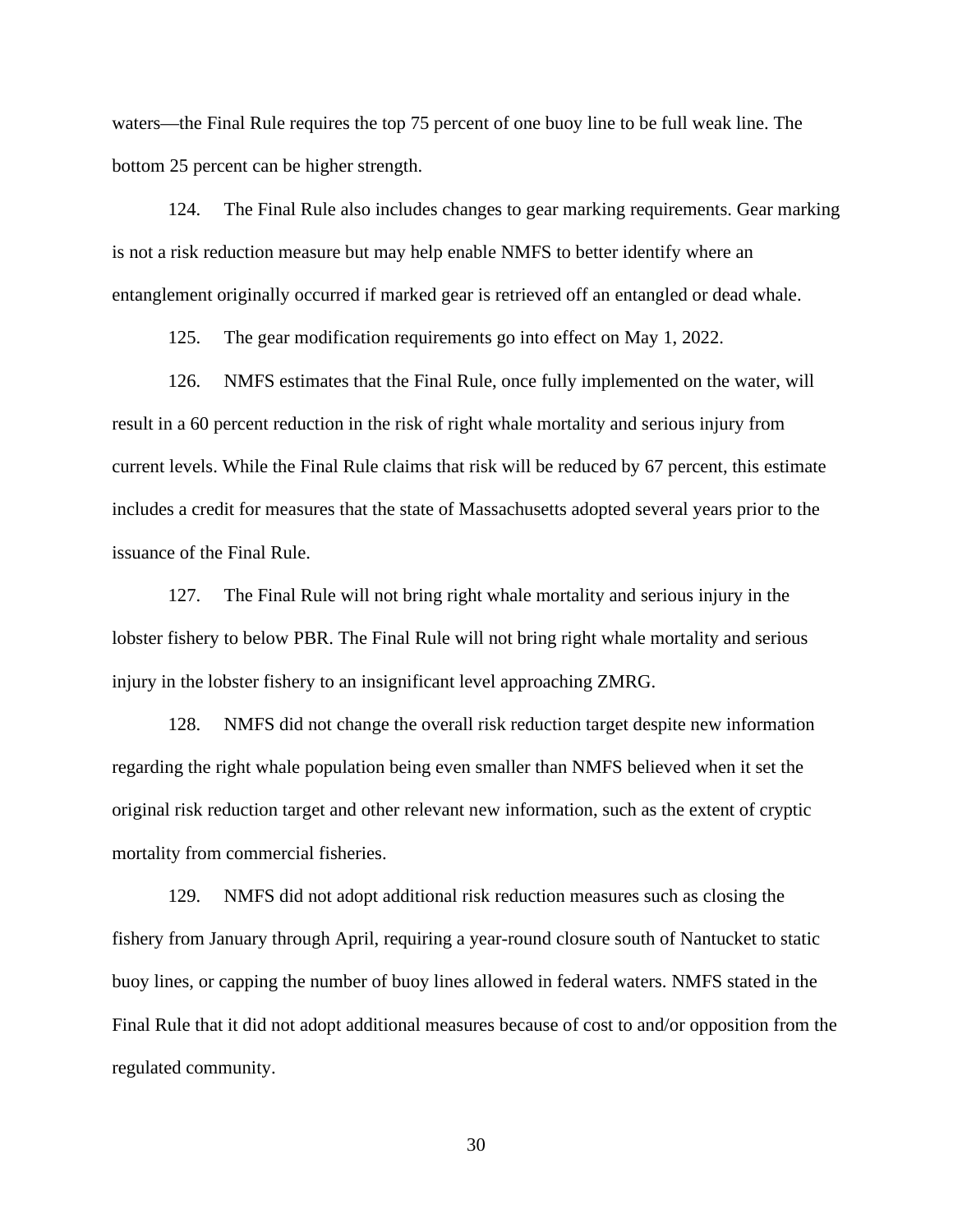#### **ADDITIONAL CLAIMS FOR RELIEF**

## **Fifth Claim for Relief: Violation of the ESA and APA Unlawful Biological Opinion**

130. Plaintiffs re-allege the factual allegations in this and their previous Complaints. 131. In completing a biological opinion and making its jeopardy determination pursuant to section 7(a)(2) of the ESA, NMFS, in its capacity as the expert consulting agency, must consider whether the aggregate effects of the factors considered in the environmental baseline, effects of the action, and cumulative effects, when viewed against the status of the species, are likely to jeopardize the continued existence of the species. 16 U.S.C. § 1536(a)(2); 50 C.F.R. §§ 402.02, 402.14(g).

132. The 2021 BiOp is a final agency action within the meaning of the APA.

133. The 2021 BiOp fails to consider the full effects of the action by improperly limiting the geographic scope of the action to fisheries operating in federal waters.

134. The 2021 BiOp fails to consider the full effects of the action by improperly expanding the temporal scope of the action to include the entire Framework, consisting not only of the current rulemaking, or Phase 1, but also three future rulemakings projected to occur between now and 2030 (Phases 2–4).

135. The 2021 BiOp improperly defines the action area to include only the area in which the fisheries operate pursuant to federal fishing permits. The 2021 BiOp improperly includes the effects of state fisheries as modified by the Final Rule in cumulative effects rather than as part of the effects of the action.

136. Because of these improper and unlawful application of the regulatory definitions of "action," "action area," "effects of the action" and "cumulative effects," the 2021 BiOp fails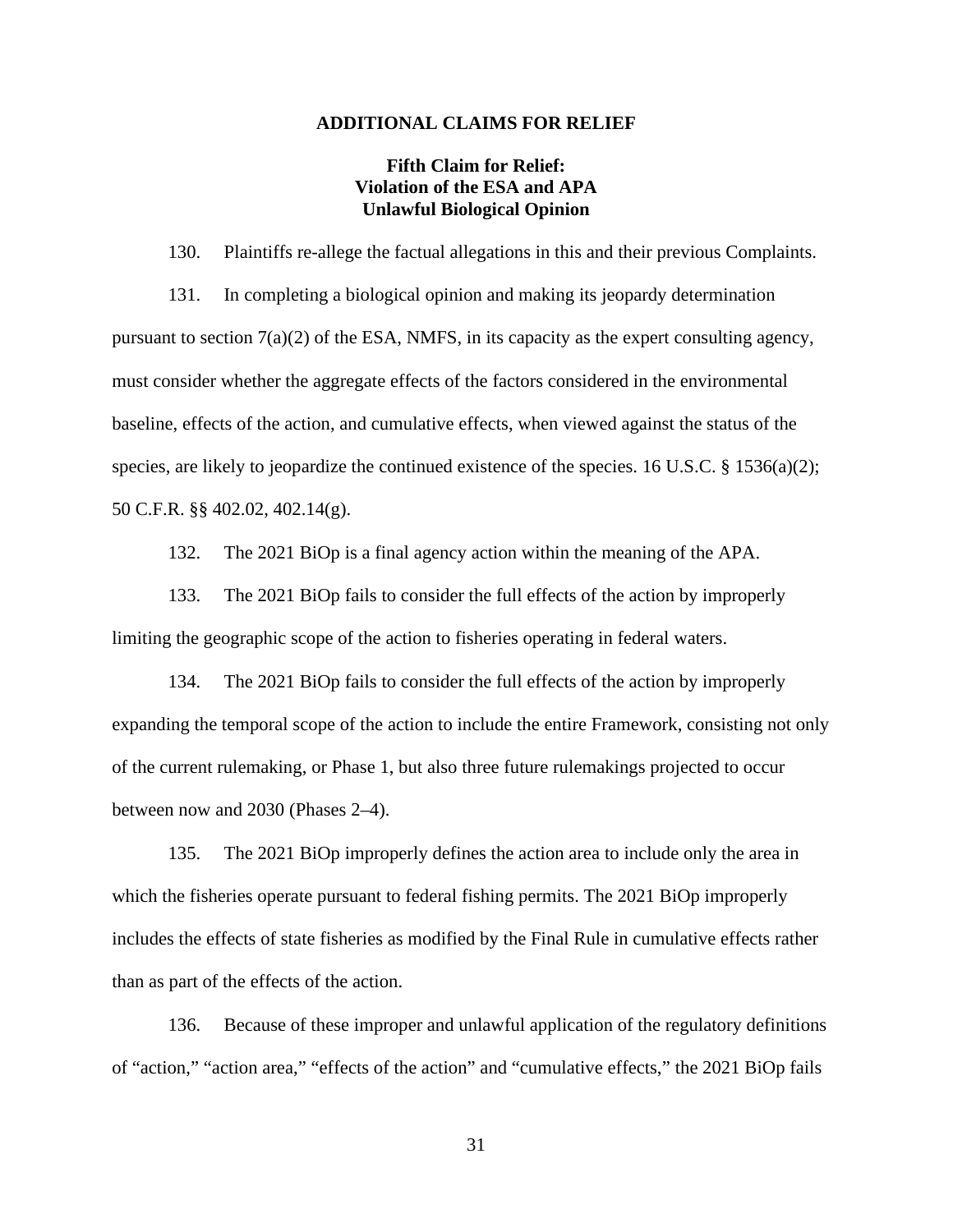to analyze the effects of the action together with the environmental baseline and cumulative effects to make a lawful determination as to whether the action will jeopardize the continued existence of the right whale.

137. NMFS failed to issue the 2021 BiOp in accordance with the ESA and its implementing regulations, in violation of the APA. 5 U.S.C. § 706(2).

# **Sixth Claim for Relief: Violation of the ESA and APA Failure to Include Lawful Incidental Take Statement**

138. Plaintiffs re-allege the factual allegations in this and their previous Complaints.

139. A biological opinion must include an incidental take statement for any take that is reasonably certain to occur from the action. 16 U.S.C.  $\S$  1536(b)(4); 50 C.F.R.  $\S$  402.14(g), (i).

140. To authorize incidental take under the ESA for any endangered or threatened species of marine mammal, that taking must be first authorized pursuant to section  $101(a)(5)$ , 16 U.S.C. § 1371(a)(5). 16 U.S.C. § 1536(b)(4)(C), (b)(iii); 50 C.F.R. § 402.14(h)(i)(1).

141. NMFS has never authorized lethal incidental take or nonlethal incidental take of the right whale in commercial fisheries pursuant to section  $101(a)(5)(E)$ , 16 U.S.C. §  $1371(a)(5)(E)$ .

142. The 2021 BiOp anticipates that right whales will continue to be killed and seriously injured by the operation of the lobster fishery in state and federal waters even after full implementation of the Final Rule at an average annual rate of 3.17 mortalities and serious injuries over five years.

143. The 2021 BiOp fails to include a lawful ITS for this anticipated lethal take of right whales.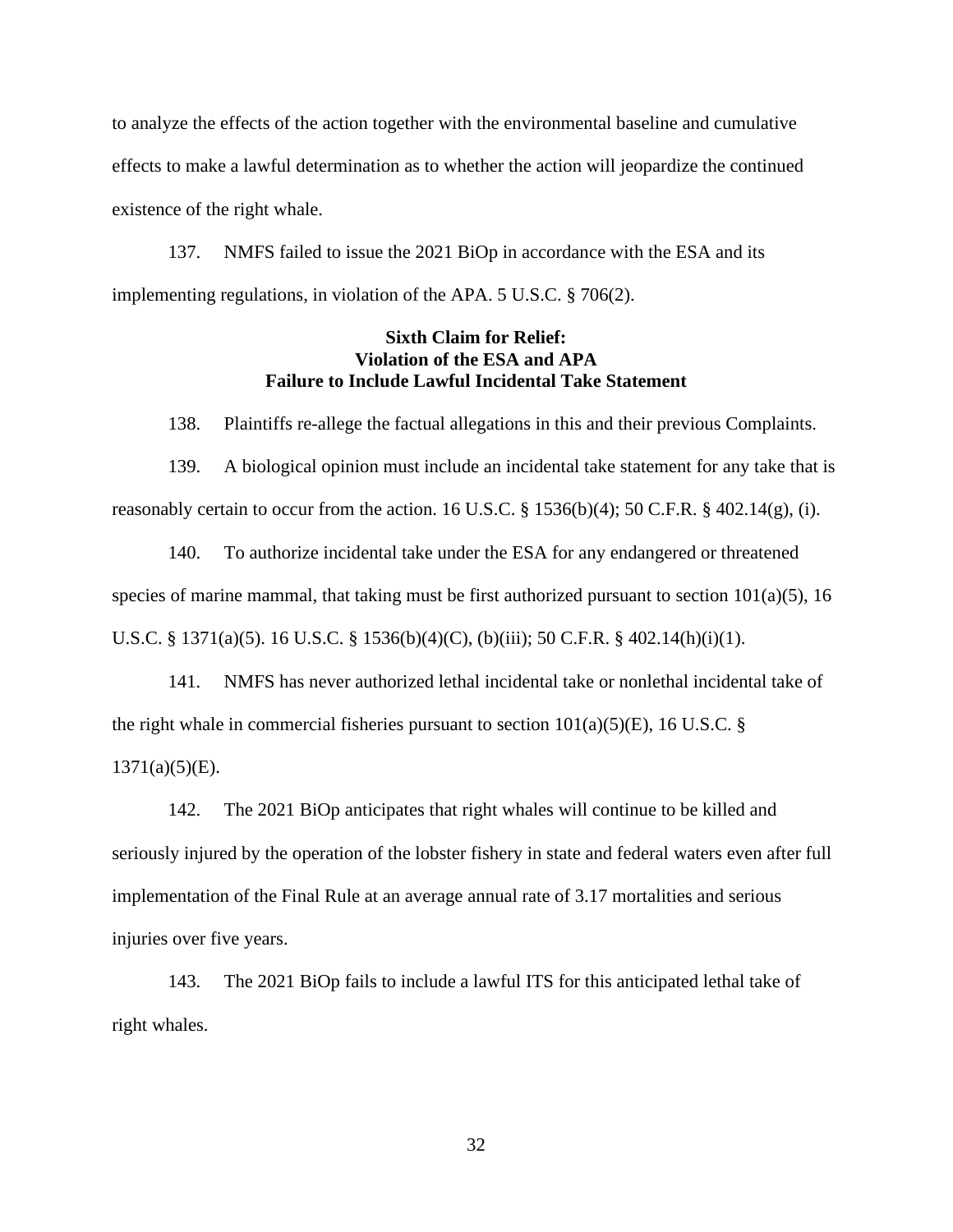144. The 2021 BiOp anticipates that right whales will continue to entangle right whales at an average annual rate of 9.14 percent of the population over five years.

145. The 2021 BiOp fails to include a lawful ITS for the non-lethal take of right whales, because NMFS has not authorized non-lethal take of right whales in commercial fisheries pursuant to section  $101(a)(5)(E)$ , 16 U.S.C. § 1371(a)(5)(E).

146. The reasonable and prudent measures and terms and conditions contained in the 2021 BiOp cannot substitute for a proper ITS.

147. Because NMFS failed to issue a lawful ITS authorizing anticipated lethal incidental take and non-lethal incidental take of right whales, it failed to issue the 2021 BiOp in accordance with the ESA and its implementing regulations, in violation of the APA. 5 U.S.C. § 706(2).

## **Seventh Claim for Relief: Violation of the MMPA and APA Unlawful Final Rule**

148. Plaintiffs re-allege the factual allegations in this and their previous Complaints. 149. The MMPA mandates that NMFS amend take reduction plans as necessary to meet the requirements of section 118. 16 U.S.C. § 1387(f)(7)(F). Section 118 requires that take reduction plans for strategic stocks like the right whale reduce "the incidental mortality and serious injury of marine mammals incidentally taken in the course of commercial fishing operations to levels less than the [PBR] established for that stock" within six months of the plan's implementation. *Id.* § 1387(f)(2).

150. The Final Rule fails to contain measures to reduce right whale mortality and serious injury to below PBR within six months. NMFS admits that, even after the new measures required by the Final Rule are fully implemented on the water, the lobster fishery will continue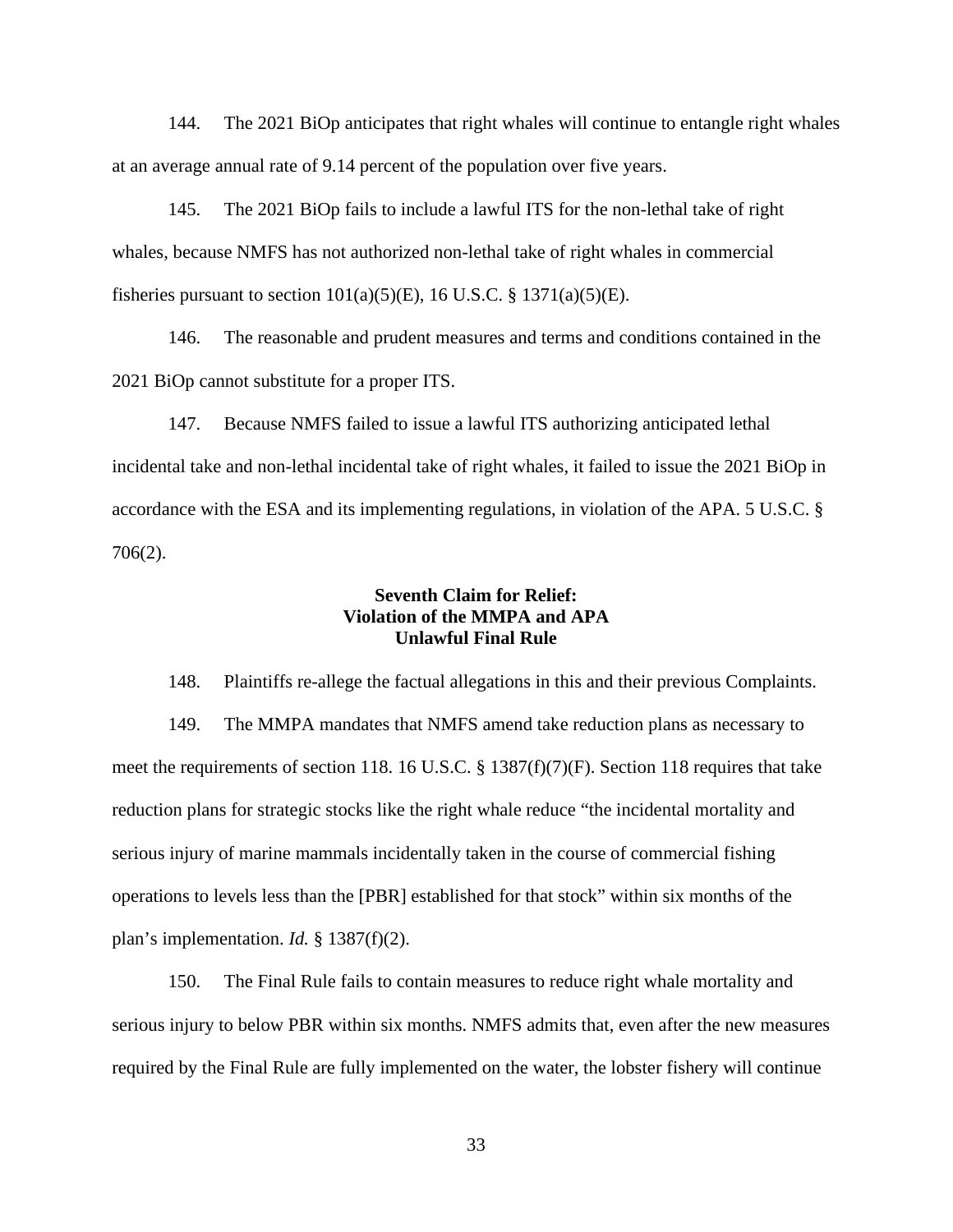to kill or seriously injure an average of 3.17 right whales per year in state and federal waters. This is nearly four times the right whale's current PBR of 0.8 and more than four times the PBR of 0.7 that NMFS has said it anticipates the current PBR will be revised to.

151. NMFS failed to issue the Final Rule in accordance with the MMPA, in violation of the APA. 5 U.S.C. § 706(2)(A).

## **Eighth Claim for Relief: Violation of the MMPA and APA Agency Action Unlawfully Withheld or Unreasonably Delayed**

152. Plaintiffs re-allege the factual allegations in this and their previous Complaints.

153. The APA authorizes this Court to "compel agency action unlawfully withheld or unreasonably delayed." *Id*.

154. Section 118 of the MMPA requires NMFS to engage in rulemaking to promulgate a take reduction plan to reduce right whale mortality and serious injury in the lobster fishery to below PBR and to insignificant levels approaching ZMRG and amend the Plan as necessary to accomplish section 118's mandatory targets. 16 U.S.C. § 1387.

155. NMFS's ongoing failure to reduce right whale mortality and serious injury in the lobster fishery to below PBR within the timeline mandated by the MMPA constitutes agency action unlawfully withheld or unreasonably delayed within the meaning of the APA. 5 U.S.C. § 706(1).

156. NMFS's ongoing failure to reduce right whale mortality and serious injury to Insignificant levels approaching ZMRG within the timeline mandated by the MMPA constitutes agency action unlawfully withheld or unreasonably delayed within the meaning of the APA. 5 U.S.C. § 706(1).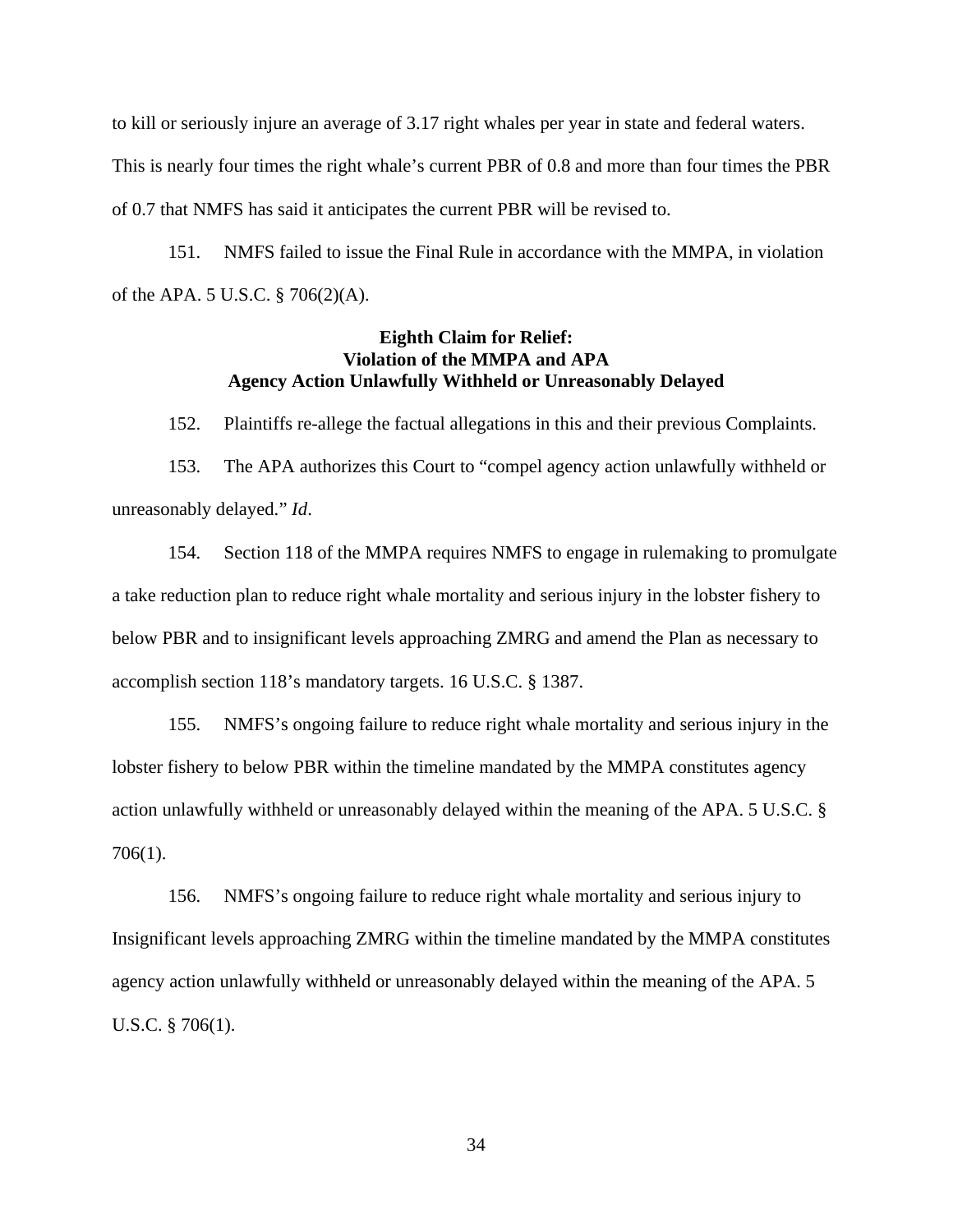### **SUPPLEMENTAL REQUEST FOR RELIEF**

WHEREFORE, Plaintiffs respectfully request that the Court:

- 1. Declare that NMFS's 2021 BiOp violates the ESA and APA;
- 2. Vacate the 2021 BiOp with respect to the American lobster/Jonah crab fishery and North Atlantic right whales;
- 3. Declare that NMFS's Final Rule violates the MMPA and APA;
- 4. Remand NMFS's Final Rule;
- 5. Declare that NMFS's failure to reduce right whale mortality and serious injury incidental to the lobster fishery to below PBR and/or insignificant levels approaching ZMRG within the timeframes mandated by the MMPA constitutes an agency action unlawfully withheld or unreasonably delayed;
- 6. Enjoin NMFS's authorization of the lobster fishery to prevent irreparable harm to critically endangered right whales;
- 7. Award Plaintiffs their costs of litigation, including reasonable attorneys' fees; and
- 8. Grant such other relief as the Court deems just and proper.